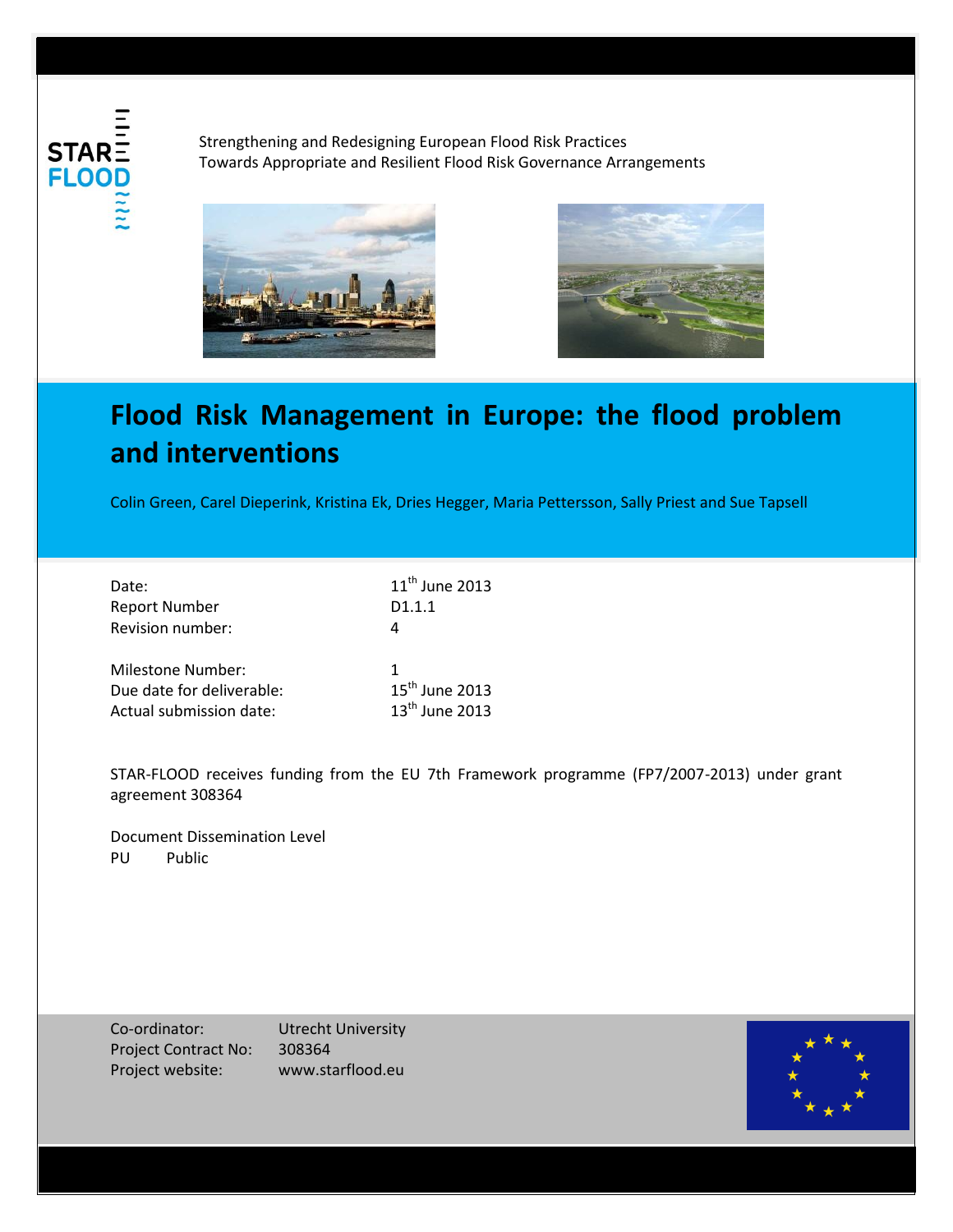

#### **Document information**

| Work Package    |                                                  |
|-----------------|--------------------------------------------------|
| Consortium Body | WP Team                                          |
|                 |                                                  |
| Year            | 2013                                             |
| Document type   | Draft Deliverable                                |
| <b>Status</b>   | Draft for Approval                               |
| Date            | $11^{th}$ June 2013                              |
| Author(s)       | Colin Green, Carel Dieperink, Kristina Ek, Dries |
|                 | Hegger, Maria Pettersson, Sally Priest and Sue   |
|                 | <b>Tapsell</b>                                   |

#### **Document History**

| Date     | <b>Revision</b> | Prepared by     | Organisation | Approved by | <b>Notes</b> |
|----------|-----------------|-----------------|--------------|-------------|--------------|
| 11/06/13 | V4              | CH <sub>G</sub> | MU           | UU          |              |
| 10/06/13 | V3              | CHG             | MU           | UU.LTU      |              |
| 07/06/13 | V2              | <b>CHG</b>      | MU           | UU, LTU     |              |
| 15/05/13 | V1              | <b>CHG</b>      | MU           | UU, LTU     |              |

#### **Acknowledgement**

The work described in this publication was supported by the European Community's Seventh Framework Programme through the grant to the budget of the Integrated Project STAR-FLOOD, Contract 308364.

#### **Disclaimer**

This document reflects only the authors' views and not those of the European Community. This work may rely on data from sources external to the STAR-FLOOD project Consortium. Members of the Consortium do not accept liability for loss or damage suffered by any third party as a result of errors or inaccuracies in such data. The information in this document is provided "as is" and no guarantee or warranty is given that the information is fit for any particular purpose. The user thereof uses the information at its sole risk and neither the European Community nor any member of the STAR-FLOOD Consortium is liable for any use that may be made of the information.

© STAR-FLOOD Consortium. This report should be referred to as follows:

Green, C, Dieperink, C, Ek, K, Hegger, D.L.T, Pettersson, M, Priest, S, Tapsell, S, 2013, Flood Risk Management in Europe: the flood problem and interventions (report no D1.1.1), STAR-FLOOD Consortium, Utrecht, the Netherlands. ISBN: 978-94-91933-02-8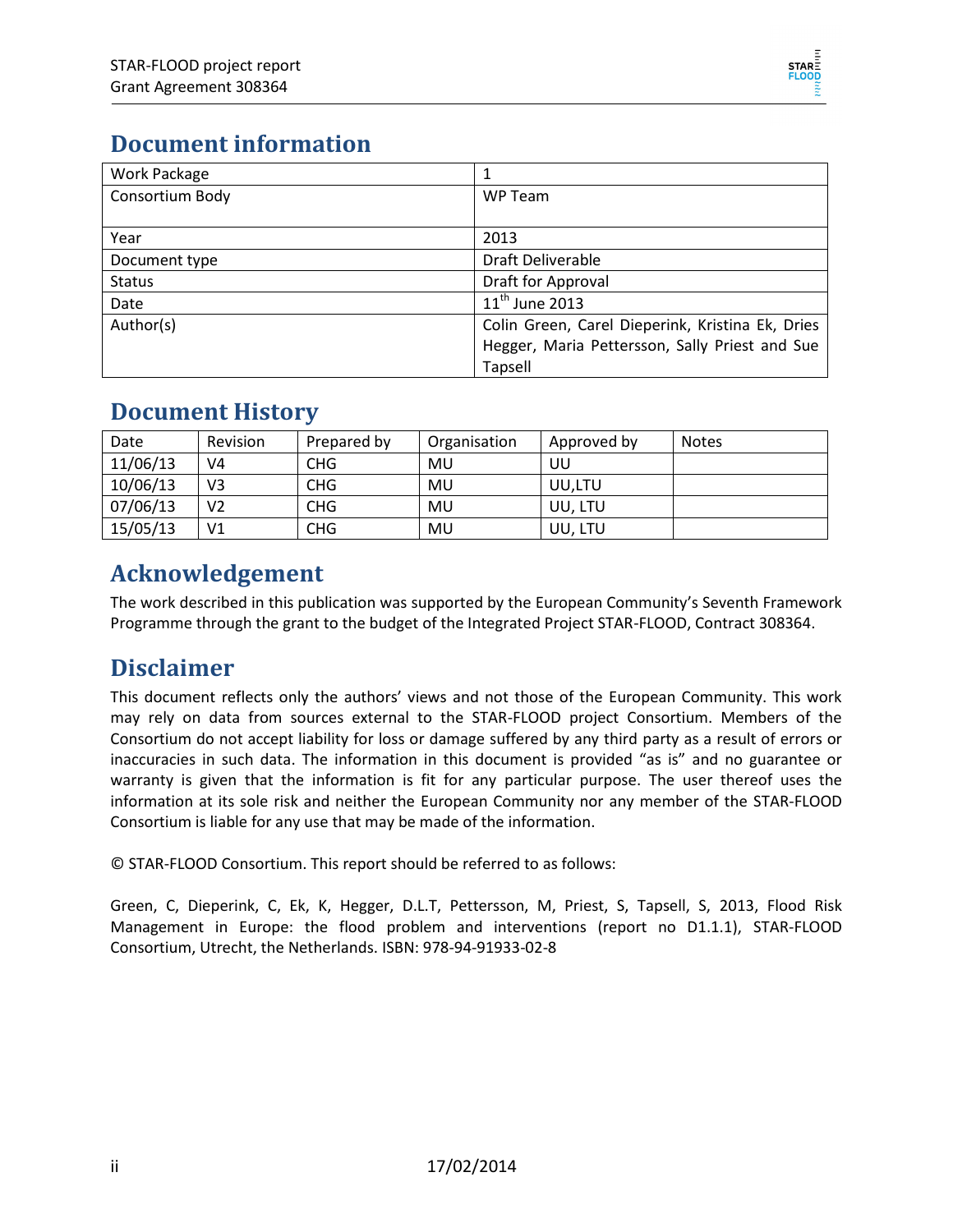

#### **Keywords**

Catchment Integrated Water Resource Management Change Variability Shock Multi-layered

#### **Author information**

**Prof. Colin Green** is professor of Water Economics at the Flood Hazard Research Centre of Middlesex University.

**Dr. Carel Dieperink** is assistant professor in Environmental Governance at the Copernicus Institute of Sustainable Development, Faculty of Geosciences at Utrecht University.

**Dr. Kristina Ek** is a researcher in Environmental Economics at the Division of Social Sciences at Lulea University of Technology.

**Dr. Dries Hegger** is post doc researcher in Environmental Governance at the Copernicus Institute of Sustainable Development, Faculty of Geosciences at Utrecht University.

**Maria Pettersson LL.D and MSc** is a researcher in Environmental and Natural Resources Law at the Division of Social Sciences at Lulea University of Technology.

**Dr. Sally Priest** is a senior research fellow at the Flood Hazard Research Centre of Middlesex University.

**Sue Tapsell, MSc** is head of the Flood Hazard Research Centre of Middlesex University.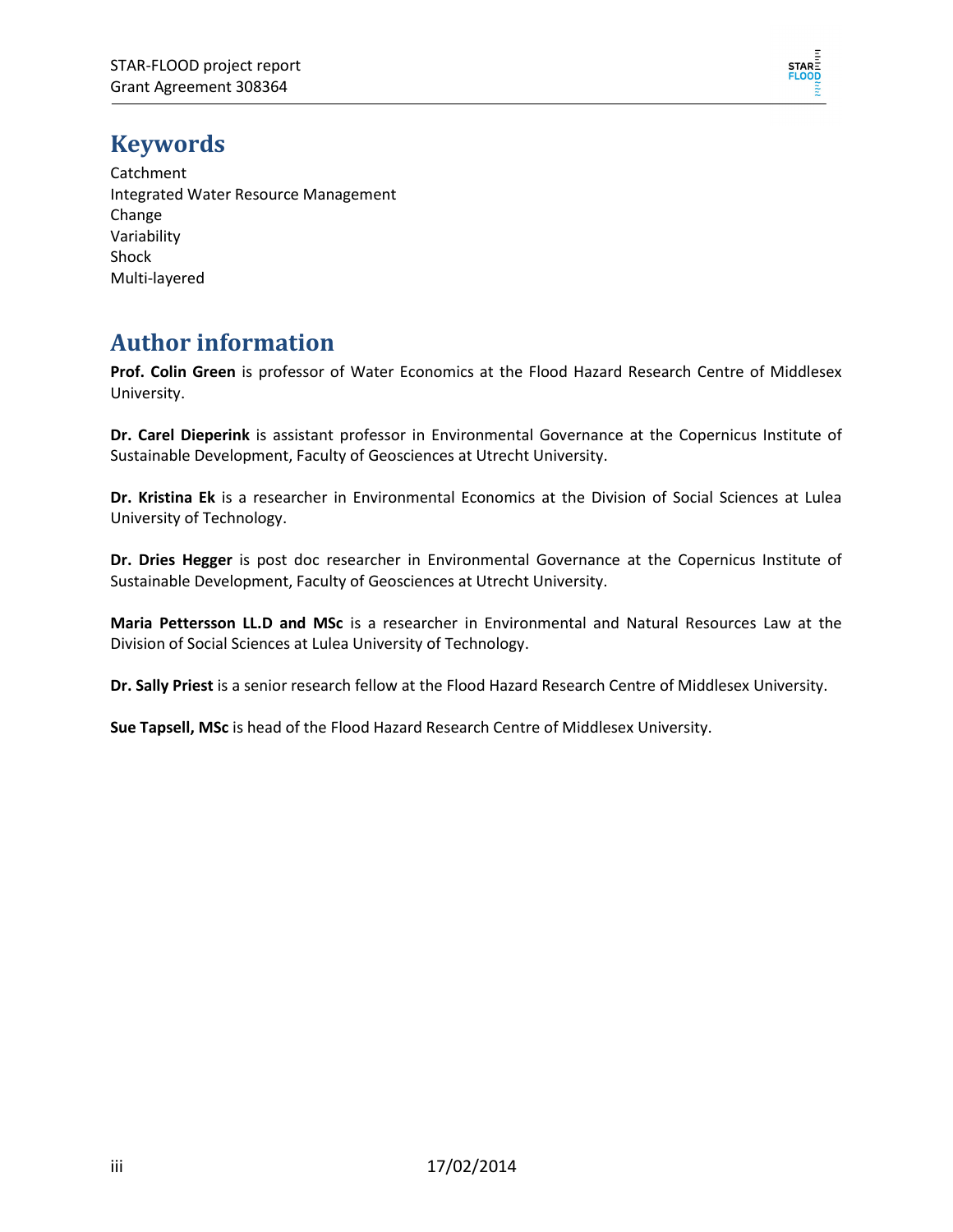#### **Preface**

This report is the first deliverable of the EU  $7<sup>th</sup>$  Framework Project STAR-FLOOD (see [www.starflood.eu](http://www.starflood.eu/) for an outline of the project). STAR-FLOOD focuses on flood risk governance. The project investigates strategies for dealing with flood risks in 18 vulnerable urban regions in six European countries: Belgium, the UK, France, The Netherlands, Poland and Sweden. The project is assessing the institutional embedding of these strategies from a combined public administration and legal perspective, with the aim to make European regions more resilient to flood risks.

Within the first Work Package of STAR-FLOOD, four reports have been prepared providing an extended problem analysis related to flood risk governance in Europe:

- **i) Flood Risk Management in Europe: actual flood risks in the STAR-FLOOD consortium countries (report no D1.1.1, this report);**
- ii) Flood Risk Management in Europe: governance challenges related to Flood Risk Management (report no D1.1.2);
- iii) Flood Risk Management in Europe: European flood regulation (report no D1.1.3);
- iv) Flood risk management in Europe: similarities and differences between the STAR-FLOOD consortium countries (report no D1.1.4).

The four reports together aim to provide a problem analysis of flood risk governance in Europe. In so doing, they give a further specification of the scope of the STAR-FLOOD project and raise some preliminary conclusions, expectations and assumptions to be challenged in the subsequent Work Packages of the project. Furthermore, the reports identify relevant issues, questions and themes that are considered to be in need of further research and will be taken up in WP2 and WP3 of STAR-FLOOD.

Reports number D1.1.1 and D1.1.2 focus on the main trends and challenges that occur. This report (D1.1.1) discusses the nature of the flood risks as well as the developments to be expected therein (e.g. increased vulnerability due to urbanisation and climate change) and the current state of the art in considering ways and means of intervening to reduce the risk. D1.1.2 approaches multi-level, multisector and multi-actor governance challenges related to Flood Risk Management from a theoretical perspective. Report number D1.1.3 focuses on European flood regulation, including the Water Framework Directive and the Floods Directive. The report discusses, amongst other things, the relationship between the Floods Directive and the Water Framework Directive as well as national law, how different EU Member States deal with the FD, the state of affairs concerning implementation of the FD in these Member States and what this may tell about their ambitions regarding the FD. Report D1.1.4, highlights essential similarities and differences between the STAR-FLOOD consortium countries. Issues addressed include: i) the countries' background situation in terms of their flood experiences; ii) potentially relevant factors for understanding the institutional organisation of water governance in each country, including the competent authorities for different Flood Risk Management Strategies and their actual competences, and the way in which the discourse on flood management has actually evolved in these countries; iii) the Flood Risk Management Strategies that are in place. The report conveys the message that each strategy is not feasible (appropriate) everywhere. It also raises some preliminary assumptions regarding the factors explaining (lack of) appropriateness. These findings are surely of interest to actors at the national and regional level in EU Member States.

Yours sincerely,

Prof. Colin Green **Prof. Prof. Peter Driessen** Leader of WP1 STAR-FLOOD Project Coordinator

iv 17/02/2014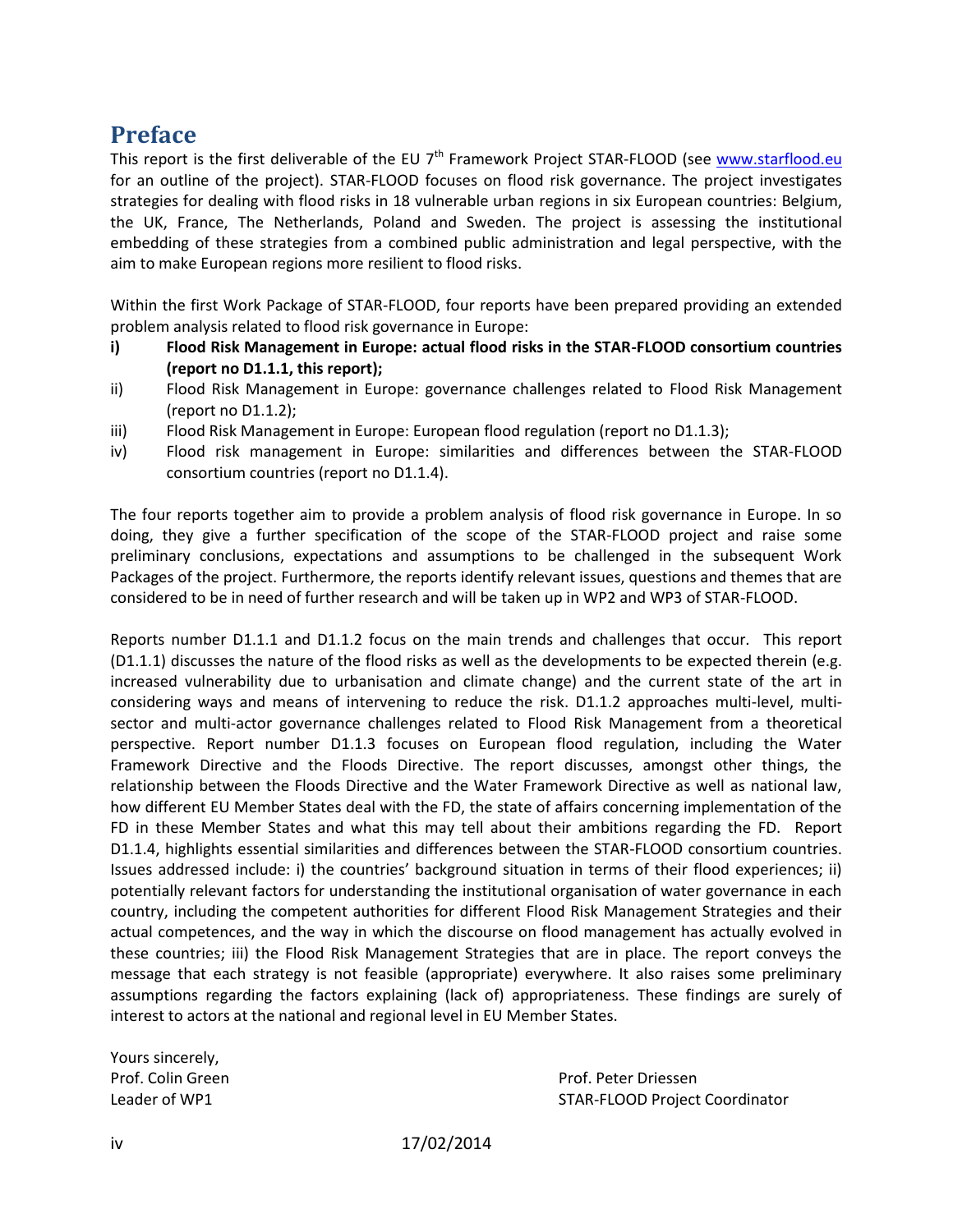

### **Executive Summary**

This report has been compiled as part of the STAR-FLOOD project, a European FP7 project focused on flood risk governance. The project investigates strategies for dealing with flood risks in 18 vulnerable urban regions in six European countries: England and Scotland in the UK, Belgium, France, The Netherlands, Poland and Sweden. The report is the first of the four reports that make up the first deliverable of the project. It summarises current thinking on:

- What is the Flood Risk Management problem?
- How are floods produced and propagated?
- What are we trying to achieve through Flood Risk Management?
- How can we achieve these objectives? What do we need to do?

Thus, it focuses upon the nature of the problem and the actions that can or should be taken to address the flood problem in the wider context of the thinking that led to the development of the Water Framework Directive. In methodological terms, the significance of this report is in directing our thinking to the analysis of the governance issues: what is necessary in order to deliver sustainable Flood Risk Management and what are the obstacles to be overcome in order to do so? Thus, within the project, a purpose of this deliverable is to provide a basis for the subsequent work packages, notably work package 2 which is developing a research protocol for the case studies. This work package has been co-evolving with work package 1 with a great deal of cross-fertilisation occurring between the work packages. The simplest summary question that follows from this report for the case studies is:

- What kinds of competences are necessary to develop appropriate and resilient Flood Risk Management Strategies? Do the actors that are involved have those competences, or alternatively, can additional actors that do have the competences be involved?
- Does the designated 'Competent Authority' have those competencies?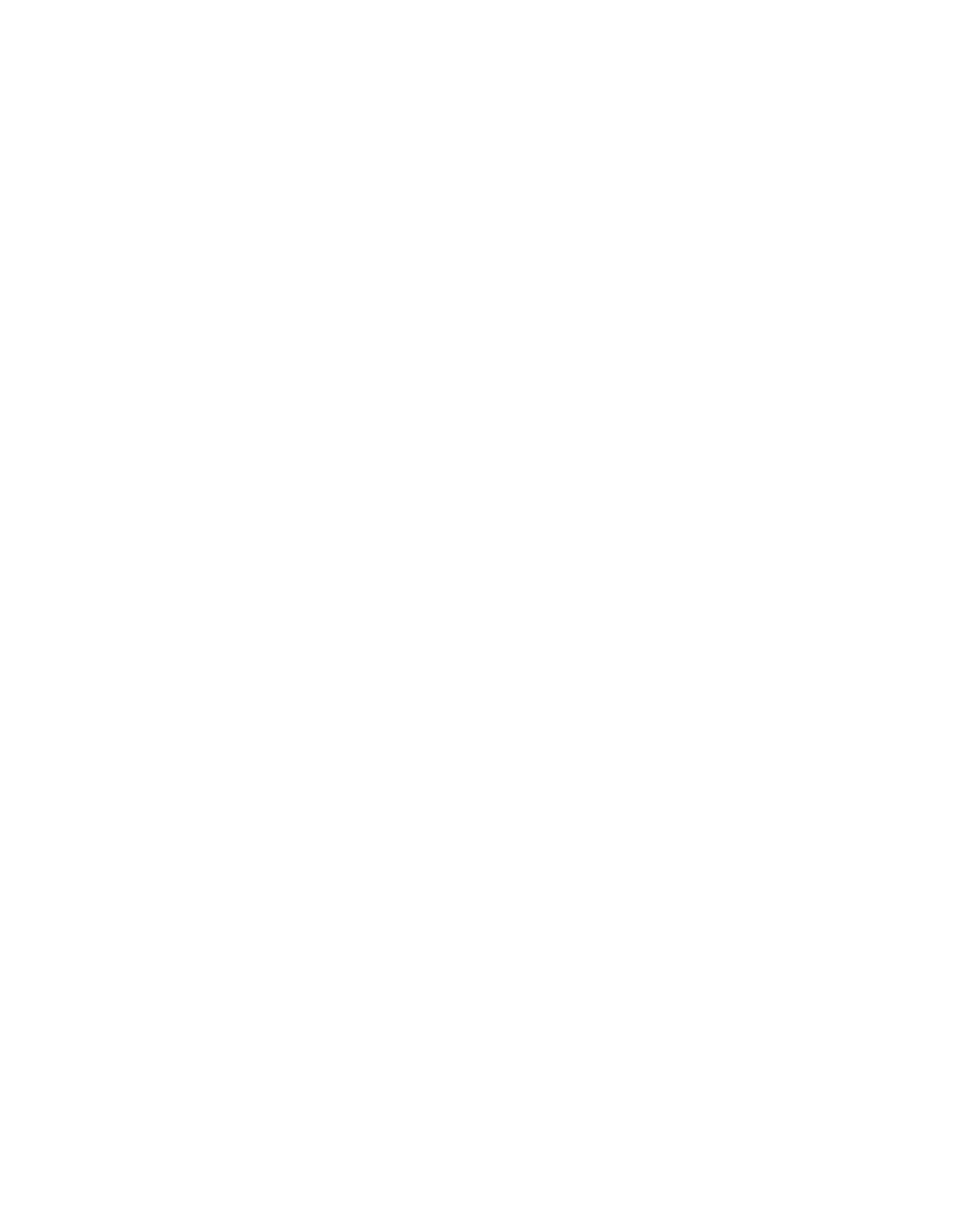

# <span id="page-6-0"></span>**Table of contents**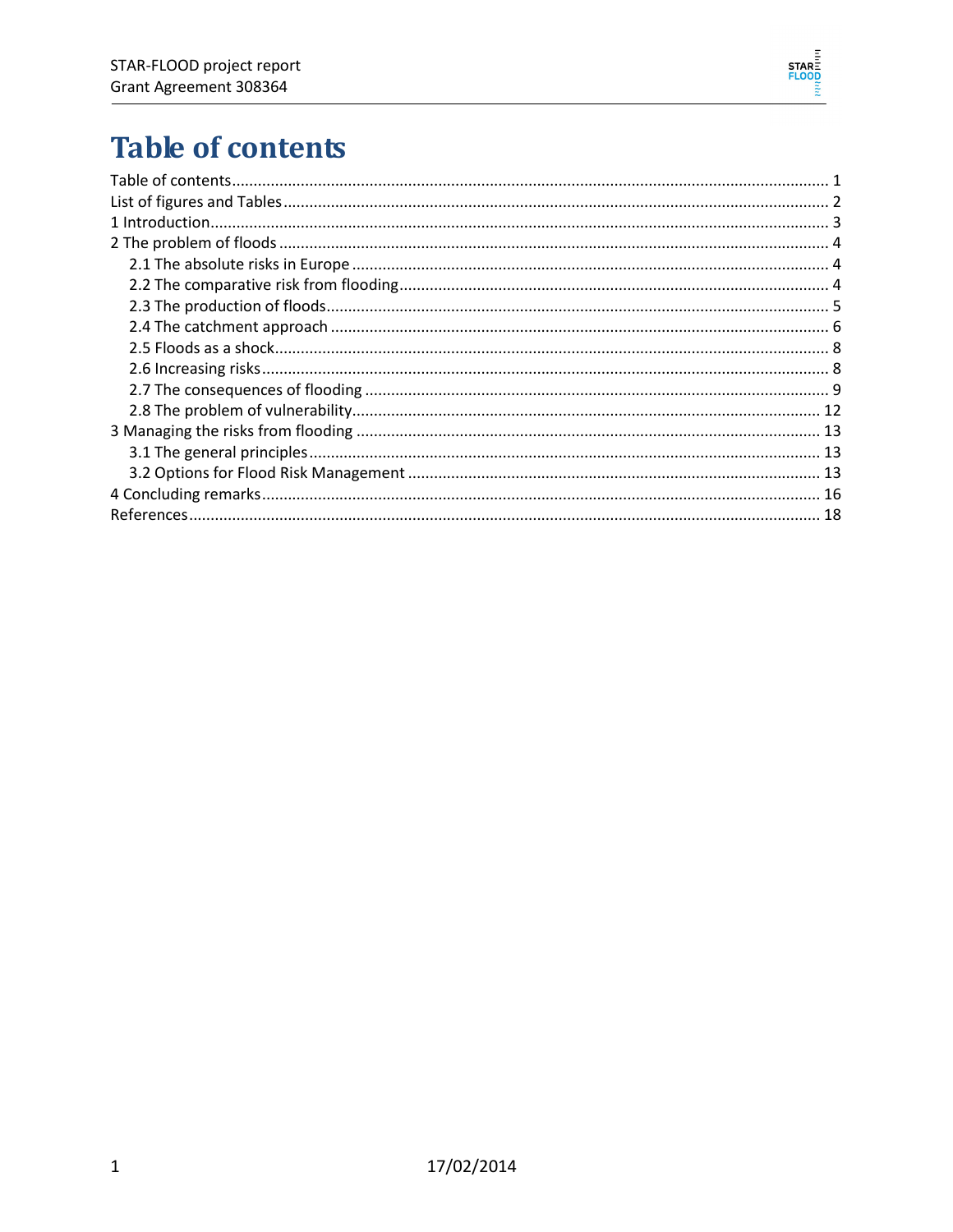

# <span id="page-7-0"></span>**List of figures and Tables**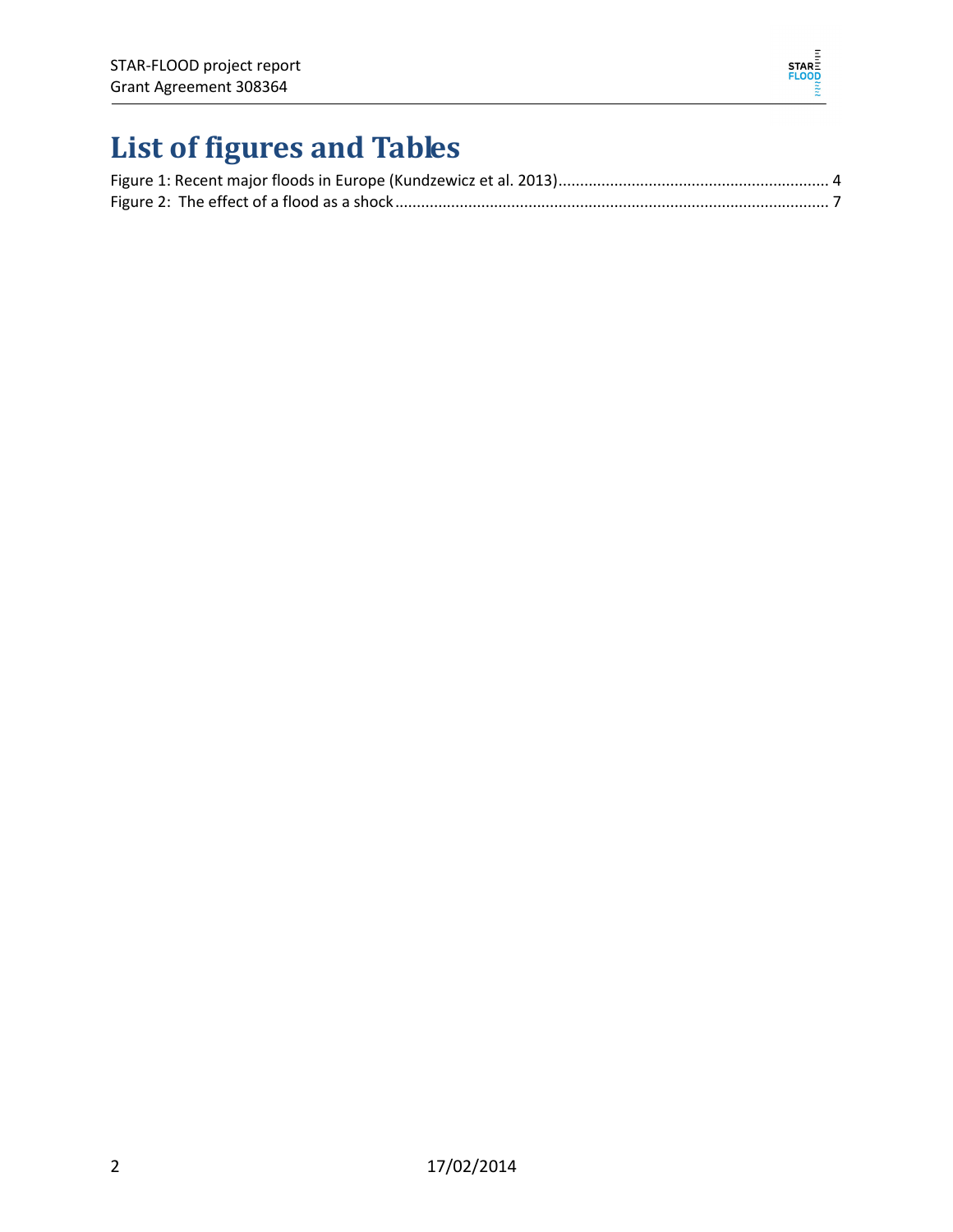## <span id="page-8-0"></span>**1 Introduction**

Compared to other natural hazards, floods are both a high frequency event and spatially widespread in occurrence. Hence there are widespread discussions of how best to address the risks of flooding (e.g. Jha 2011; Kobayishi and Porter 2012; Asian Development Bank 2005); much of that literature is available on the ProVention Consortium web site [\(http://www.preventionweb.net/english/professional/](http://www.preventionweb.net/english/professional/) contacts/v.php?id=177). Flood Risk Management (FRM) is part of Integrated Water Resource Management (IWRM) (GWP 2000), the problem in water management being to cope with the variability in precipitation and consequently with the variability in stream flows, and not to treat flooding as an independent problem (Technical Support Unit 2003). IWRM is necessarily also closely coupled to other policy areas, notably to spatial planning; the problem is simultaneously to make the best use of water and of land. Water management generally is increasingly being framed in terms of a complex systems approach (Pollard and du Toit 2008).

A flood is a shock, an external perturbation, to socio-economic-ecological systems, which propagates through those systems, where those systems then recover over some time scale from that shock. Whilst the overall intention in FRM is to enhance the functioning of the catchment in all senses, the emphasis is on reducing the magnitude of the initial shock, how it propagates through the systems, and/or to promote a more rapid recovery by those systems than would otherwise occur. Thus, we wish to enhance the resilience of systems to the shock of a flood whilst not degrading their resilience to other shocks. These risks are increasing notably as a result of technological change and economic growth and specifically through one consequence of those changes: anthropogenic climate change. At the same time, it is necessary to shift to an adaptive approach in the face of climate and the other changes that are or may occur as well as to make the wider transition towards sustainable development. We have to make decisions which will play out in a future which is essentially unknowable. Hence, we have to seek to make decisions which are 'future proof'. In doing so, we have to recognise both the physical nature of the challenge presented and seek to achieve societal objectives, notably whilst making the transition to a sustainable development path which produces enhanced well-being (Stiglitz et al. 2009). Decision making is also increasingly being understood as involving a process of stakeholder engagement (European Commission 2003).

These then are the first two parts of the issue; what is the problem? And, what are we trying to achieve? Intervening effectively then requires both the capacity to intervene and the means to intervene, there being an interplay between the courses of intervention which would change the risk and the governance arrangements which enable each form of intervention. The central research question of the STAR-FLOOD project being: what are the appropriate and resilient flood risk governance arrangements for dealing with flood risks in vulnerable urban agglomerations? The specific problems of governance arrangements, including those of the fit between those arrangements and the scale of the problem are developed in the second of these reports (D1.1.2: Dieperink et al. 2013).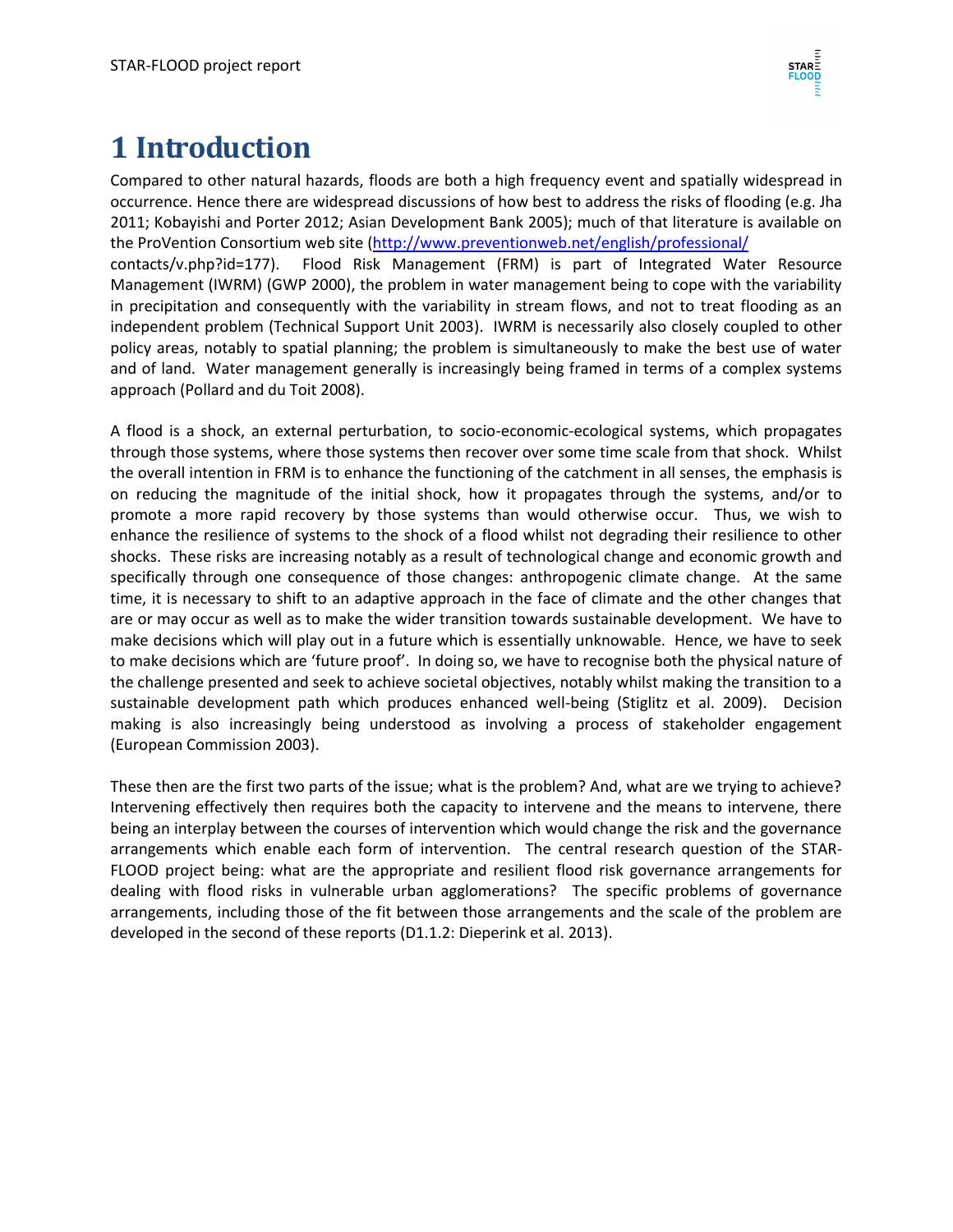# <span id="page-9-0"></span>**2 The problem of floods**

### <span id="page-9-1"></span>**2.1 The absolute risks in Europe**

Of all the natural hazards, floods are typically found to be the most frequently experienced (Munich Re 2012) and consequently result in the largest proportion of annual losses (Guha-Sapir et al. 2012). Unlike other natural hazards, such as earthquakes, no country is free of the risk of flooding; indeed, the most violent floods are often found in arid climates. The economic losses from floods are rising (Barredo 2009) and lives are still being lost in floods. In addition to the 1953 floods affecting the Netherlands and England, other significant events include the Hamburg flood in 1962 (315 deaths); the Barcelona flood of 1965 (400-700 deaths); and the Lisbon flood of 1967 (404 deaths).



<span id="page-9-3"></span>**Figure 1: Recent major floods in Europe (Kundzewicz et al. 2013)**

#### <span id="page-9-2"></span>**2.2 The comparative risk from flooding**

The significance of floods as a national problem varies greatly between the countries of the European Union both in terms of average annual flood loss and the extreme potential loss. In England, for example, the direct losses from the floods of 2012 and 2007 have been fractions of a per cent of national income (e.g. a loss of £3 billion) and far less than the annual costs of fires: estimated for 2004 as £7 billion (Office of the Deputy Prime Minister 2005). [Figure 1](#page-9-3) shows the results of one recent study of the major recent floods in Europe (Kundzewicz et al. 2013) and the European Commission Joint Research Centre (2009) have mapped the future flood loss potential across the EU.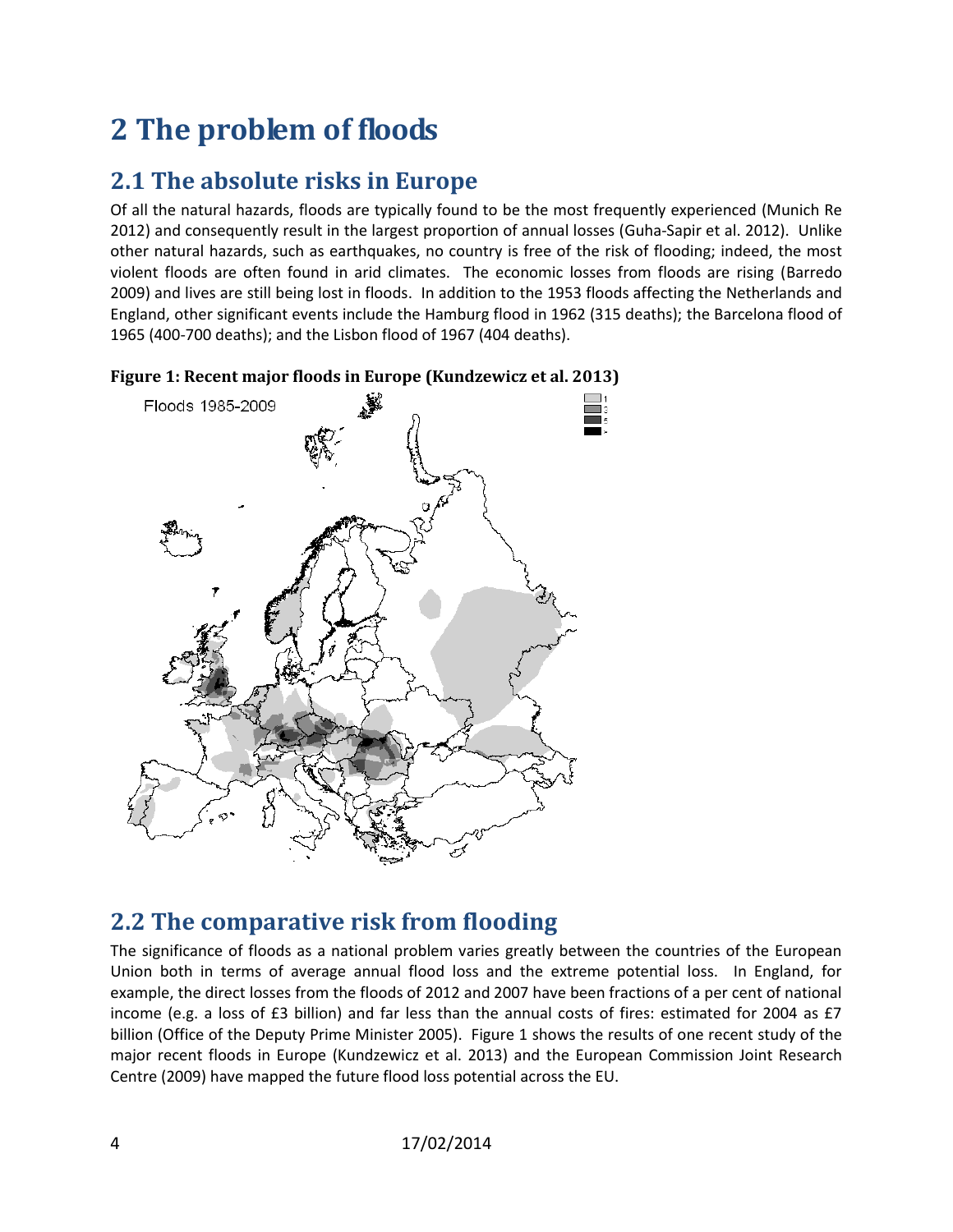Countries differ in terms of the relative magnitude of the potential consequences of floods, both in comparison to other hazards and relative to other countries. Large proportions of the land area and populations of Hungary and the Netherlands are exposed to the risk of flooding whilst in England and Wales only 15% of the population is at risk. None of these four countries is at any significant risk of earthquakes but Italy and Greece experience frequent earthquakes. Hence, the relative degree of attention and resources a country should give to FRM depends upon where floods sit within the portfolio of hazards or other risks facing that country. For example, the UK government in a review of the comparative threat from different hazards flooding was not regarded as either the most likely or that with the greatest consequences (Cabinet Office 2012).

#### <span id="page-10-0"></span>**2.3 The production of floods**

Flooding is the product of meteorology times land form, where land form is modified to some extent by land use. Importantly, only the latter is something we can influence in the short term. Precipitation is essentially produced either by deep depressions or by frontal systems, although these frontal systems are often connected to a depression. The size, depth and track, including the speed of movement, of depressions are all important in determining the response of a catchment. Coastal flooding can essentially be considered to be the product of a deep depression producing a tidal surge.

Meteorology has been described as the *'Dance of the Air and Sea'* (Taylor 2011), with the sea as the dominant sink of solar energy and playing the primary role. Since the atmosphere has a lower thermal capacity than the seas, atmosphere conditions, or 'weather', is more volatile than the sea. There are large differences between regions both in rainfall intensities (Larsen et al. 2008) but also in inter- and intra- year variability in rainfall (McMahon et al. 1987). High variability means that floods are the water resource and there has to be a large measure of storage if there is to be water in the dry season.

Land form then determines what proportion of precipitation does not infiltrate the soil and hence remains as runoff, that runoff draining off to watercourses and lakes. The rates at which rainfall can infiltrate the soil depends upon a number of factors (Pielou 1998) and crucially infiltration rates are time varying and fall as rain continues (Giudice et al. 2012; Merz and Bloschl 2009). In consequence, the proportion of precipitation that runs off the surface of the land, the runoff coefficient, also varies both during a rainfall event (Wainwright and Parsons 2002) and over a season of rainfall (Ettrick et al. 1987). The longer that rain continues the greater the proportion of that rainfall which will run off the land and therefore the more likely it is that a flood will be produced. That all soils act as 'sponges' comes at a cost: dryland plants require aerobic soils (ones containing oxygen) and if the root zone in the soil is saturated with water during the growing season, the plants are harmed. Thus, crops are often lost before surface water flooding is seen (Hess and Morris 1986).

Runoff is driven by gravity, both in terms of direction and the speed at which it travels; the speed of travel being affected by the frictional resistance offered by the surface over which it travels. Thus, surface waters are the concentration of runoff, it being the quantity and timing of runoff that determines whether the watercourse 'floods'. Steep slopes, and low frictional resistance, result in the time to concentration, the delay between runoff starting and the watercourse flooding, being short and produce 'flash' floods. That pulse of runoff then travels downstream under the force of gravity and again influenced by frictional resistance, the flood pulse tends to attenuate. Flood pulses on the different tributaries of a river will progressively begin to meet and build and combine into a downstream flood pulse. The form of the land at each point influences what type of flood results; from mudslides on upland slopes to wide floods in the lowlands.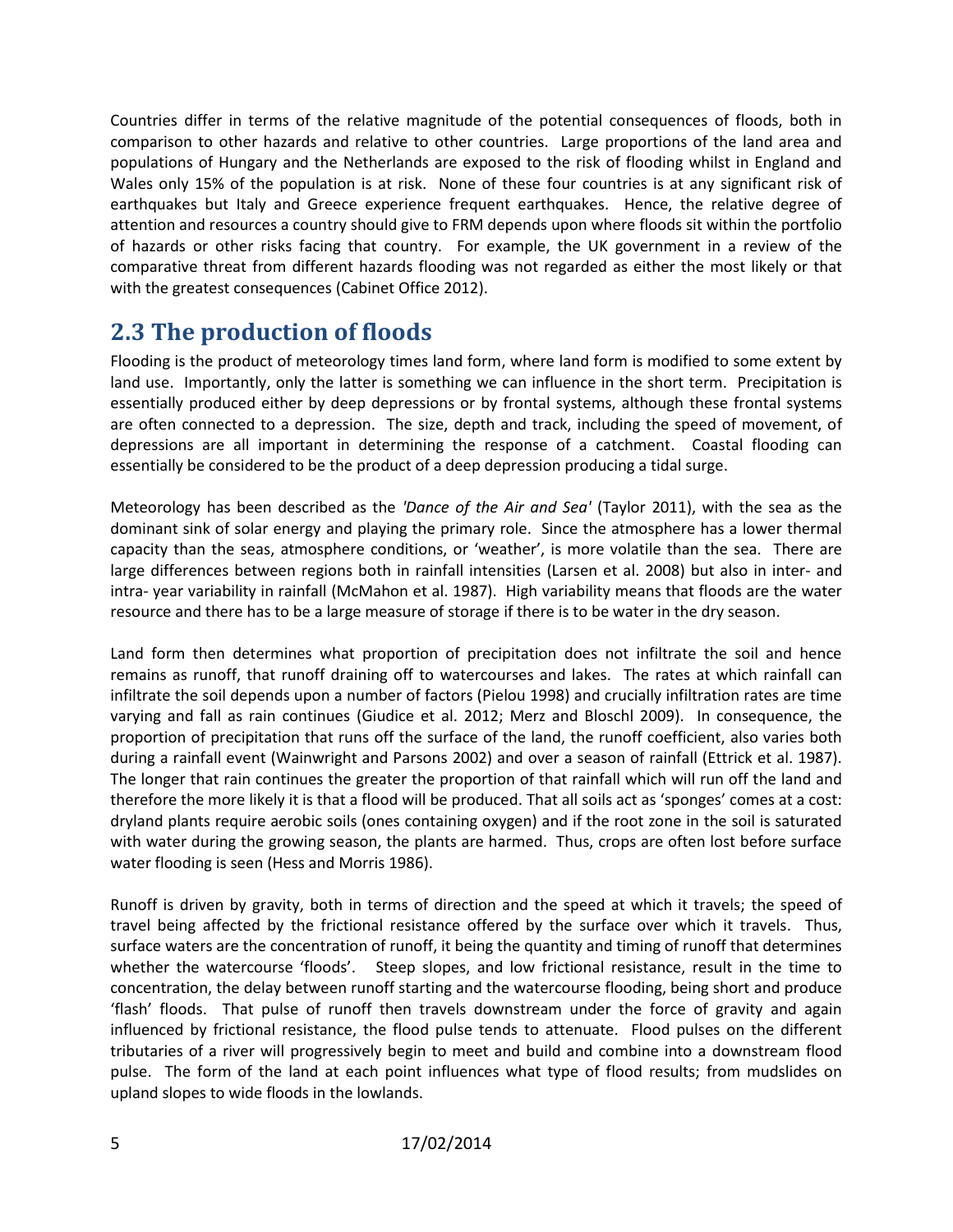Land use has an affect on the proportion of precipitation that becomes runoff but in the case of nonurban uses, the affect is limited. The current view is that in non-urban catchments the effect is only marked in small catchments in high frequency events (Calder 2000; O'Connell et al. 2007) where extreme events overwhelm the capacity of the soil to infiltrate the water. But since all catchments are made up of small sub-catchments, this may understate the usefulness of modifying land use. Diffuse runoff storage may, for example, be introduced (Landstrom et al. 2011).

Where the effect of land use change is more dramatic is in urban areas; urbanisation is equivalent in effect to converting woodland or arable land to a granite outcropping. The proportion of precipitation that becomes runoff is enhanced and, in addition, drainage systems are designed both to make the best use of gravity and to provide the least frictional resistance. Consequently, urban areas are very effective producers of floods in urban water channels.

Thus, what happens downstream, the likelihood and magnitude of a flood, depends upon what has happened uphill and upstream and also the interactions between the responses of the different subcatchments that feed into the main river. Consequently, effective Flood Risk Management requires taking a catchment-wide perspective and approach.

#### <span id="page-11-0"></span>**2.4 The catchment approach**

Catchments are systems of exchanges between land and water; those exchanges being of water, soil and entrained pollutants. As just discussed, the response of catchments is both spatially and temporally dynamic. The management problem is therefore to cope with the variability of the system as a whole and with all of these exchanges across that system. Flooding is thus simply part of the variability of flows as a whole and not a distinct problem from either water resources or the risk of drought. But whilst variability is a problem for people, ecosystems have developed around the prevailing water regime. To conserve the existing riparian ecosystems, it is necessary to maintain a corresponding degree of variability that of 'Environmental Flows' (Acreman and Ferguson 2009). Whilst riparian and wetland systems are adapted to variability, dryland ecosystems are damaged by floods (Old 2008). In addition to soil saturation harming plants and sub-soil animal species, the deposition of nutrients by flood water can be harmful (Gowing nd) as, obviously, can the deposition of sand by flood waters.

The minimum requirement in any intervention is that the action taken should not create worse consequences: either at another location or at another time. Situations which, for example, simply shift the flood problem downstream and magnify it there (as happened on the Rhine, (Te Linde et al 2010)), or address the flood problem at the cost of increasing the risk of drought, as can happen with afforestation (Calder 2006), need to be avoided. The ideal is to enhance the overall functioning of the catchment, the principle of Integrated Water Resource Management (IWRM) (GWP 2000) as embodied in the WFD. Specifically, the purpose of Flood Risk Management has been shown to be to enhance the functioning of the catchment as a whole and not to minimise flood losses (Green et al. 1993). For example, it is not desirable if flood losses are reduced but environmental damages are increased by a greater amount or drought risk is greatly increased. Taking a catchment approach creates the possibility of synergies. For instance, adopting a conservation tillage approach (FAO 2000) may provide some benefits in terms of flood risk reduction but it will also address the serious problems of soil erosion and also that of diffuse agricultural pollution.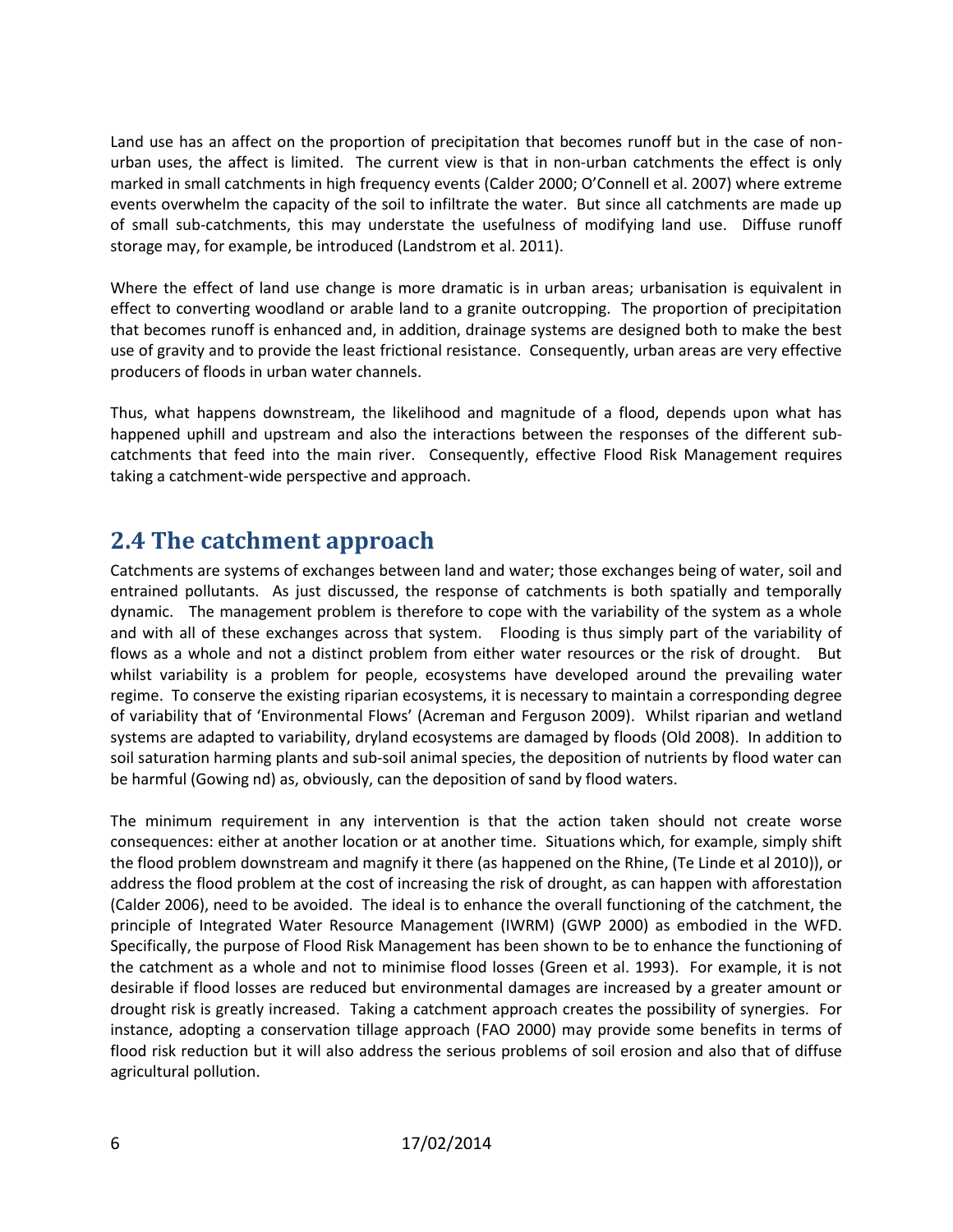Adopting a catchment approach changes the direction of sight. The traditional approach was to look downstream and at the channel: how can we get rid of the flood pulse? A catchment approach directs sight upstream: how can we reduce the flood pulse? That refocuses the attention initially towards looking at runoff and then towards examining how the flood pulse is built up in the network of tributaries that create the flow at any particular point.

Considering each flood pulse, at any point, a given volume of water requires a particular cross-sectional area in order to convey it; that area is influenced by the velocity of flow which in turn is determined by the slope and frictional resistance of the channel through which it flows. So, flood plains are partly just the natural reflection of an increased inflow requiring an increased cross-section. However, if at any point the inflow exceeds the outflow then the excess water is stored upstream: backwater flooding. There, the flood plain is being used as a flood storage area. Increasing that storage reduces the area required for the outflow and vice versa. In extreme floods, it is inevitable that some area will be required for flood storage; the only potential choice is which area that will be.

But in a catchment, the flood pulses from each tributary gradually combine as the different branches of the main river stems meet. In the worst case, the flood pulses from each catchment arrive at the same time at some point down stream. Avoiding such a coincidence of flood pulses, delaying some and perhaps speeding up others, is a central problem.

Urban areas then either contain or sit within a sub-catchment; in the former instance, floods are internally generated and may also be propagated downstream. In the latter, the urban area is generally the recipient of the flood waves generated upstream. In all cases it is necessary to address the flood risk in a particular area in the context of its position in a catchment or sub-catchment.



<span id="page-12-0"></span>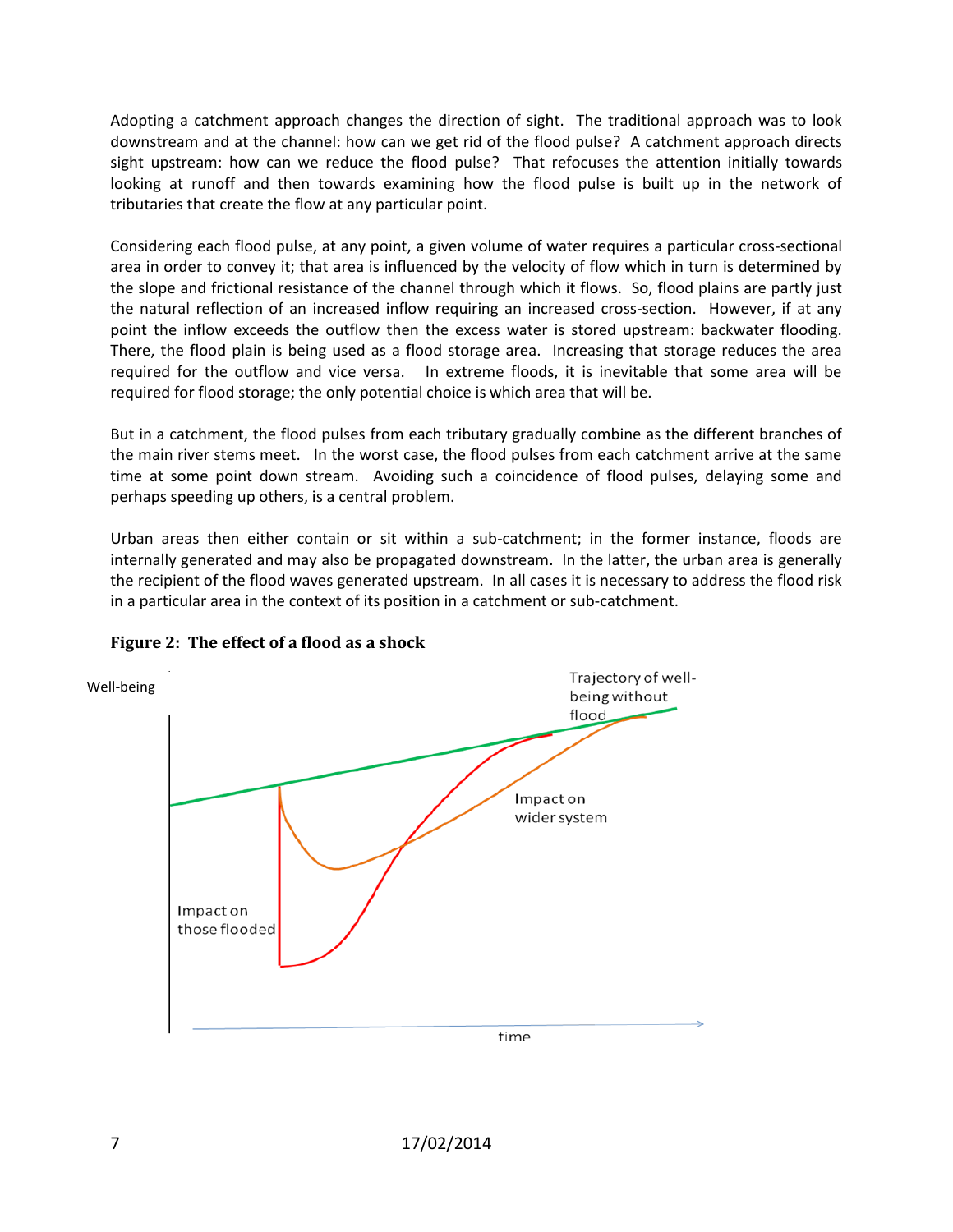#### <span id="page-13-0"></span>**2.5 Floods as a shock**

Within the overall goal of enhancing the functioning and the performance of the catchment or coastal zone, a flood is a shock or perturbation which disturbs the behaviour of the system for some period of time, causing a fall from the pre-event path of achievement of desired objectives. Increasingly, the overall societal objective is defined in terms of 'well-being' (European Commission 2009; Stiglitz et al. 2009). The initial shock results in a fall in well-being for those who are flooded but the consequences then ripple outwards through the connected systems resulting in falls in well-being elsewhere [\(Figure 2\)](#page-12-0). Thus, the flooding in Thailand is said to have resulted in a global increase in the price of hard disk drives as a result of the shortage of such drives as a consequence of the flooding of critical factories in the supply chain (Mearian 2012). Similarly, Li et al. (2012) showed the impacts upon the automobile component industry in China of the earthquake/tsunami in Japan in 2012.

The economic loss resulting from a flood is the difference in the areas under the trajectories of wellbeing with and without the flood, and the aim of all interventions is to minimise this difference whilst taking account of the affect on the trajectory of well-being over the long term (Green et al. 2011). The intervention is justified if the reduction in economic loss is greater than the cost of the intervention. This is the concept of resilience, originally developed in ecology (Resilience Alliance 2007), with the overall desire being that each of the eight components of well-being will recover to their pre-flood trajectory.

#### <span id="page-13-1"></span>**2.6 Increasing risks**

In European and Global terms, floods are both frequent (and becoming more so) and damaging events (Guha-Sapir et al. 2012; Munich Re (2012). However, the ratio of flood losses to national income has been found to be holding constant in a number of countries (Barredo 2009; Pielke et al. 2002). But in the absence of interventions, losses from floods can be anticipated to increase at a rate faster than the rate of economic growth for a number of reasons:

- 1. The amount available to spend on dwellings and their contents is what is left over after food has been bought; the proportion of income spent upon food falling as increases as incomes rise (Houthakker 1957). Thus, in those countries where the proportion of household income spent upon food (the Engel coefficient) is still above 15% we should expect that as incomes rise the value of household assets will rise faster than the rate of growth in national income.
- 2. The value of the assets which may be damaged or destroyed in a flood is the product of net capital formation. Although household savings ratios differ markedly between countries, in those countries where national bureaus of statistics produce estimates of the net value of capital assets, the ratio of the net value of capital assets to national income appears to stabilise in the ratio of 3-3.5:1 for High Income Countries(Linham et al. 2010).
- 3. Changes in the physical susceptibility to damage by water of assets. This is most clearly seen in the case of cars. Forty years ago, cars which were submerged in water could be economically repaired. Now, the high proportion of the value of a car which is made up of electronic components means that a car can now be a write-off even after shallow flooding (National Salvage Vehicle Reporting Program nd).
- 4. Economies of scale have resulted in increasing specialisation and concentration as well as the adoption of dedicated supply chains – a car requires between 35,000 and 50,000 components and there are rarely alternative sources of supply for each of those components.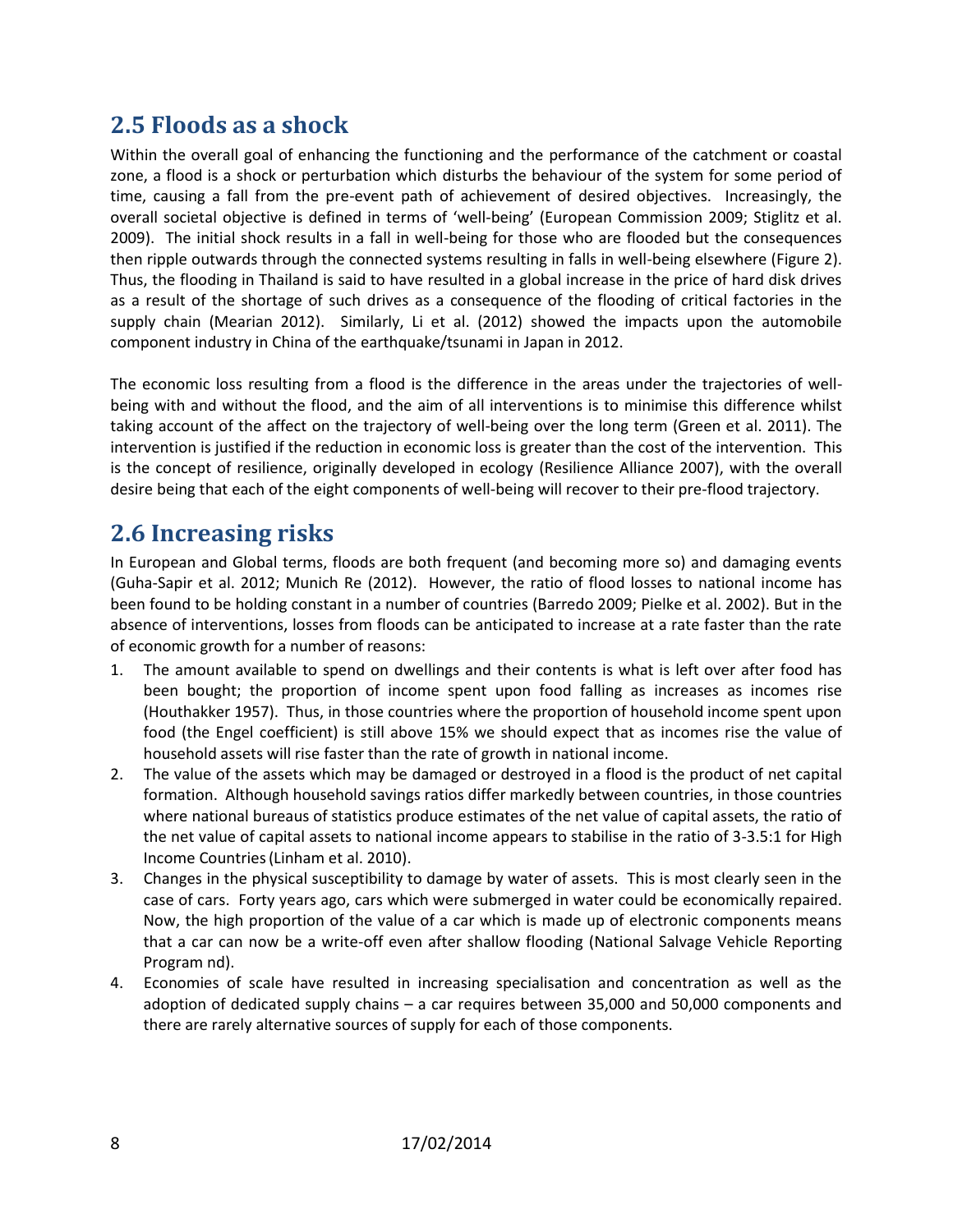Climate change is only expected to magnify the problem (Kundzewicz 2012; Schneider et al. 2013), shifts in averages being less important than increases in variability and in the extremes. Climate change is generally anticipated to make water management more difficult by increasing both inter- and intravariability in rainfall (IPCC 2007). The latter two are influenced by the large scale atmospheric and oceanic structures. Thus, the variations in the North Atlantic Oscillation have been shown to influence the flood risk in Scotland (Werrity et al. 2002); research in Belgium on climate change and water management has shown the variations in atmospheric circulation are associated with variations in extreme rainfall intensity in Belgium (Ntegeka et al. 2008); and flood events in the UK have been associated with the position of the jet streams in the upper atmosphere (JBA/Meteorological Office 2012). In turn, Ntegeka et al (2008) have shown that the jet streams are changing position.

Land use change, particularly urbanisation, is also changing the proportion of precipitation which becomes runoff and also reducing the delay between precipitation and the runoff reaching a watercourse. Most of Europe is anticipating simultaneously a fall in population and an increasingly aged population (Giannakouris 2008). With an ageing population, the proportion of the population who are in one or another way disabled will increase. This in turn reduces the proportions of the population who are able to, for example, erect temporary flood proofing or evacuate independently. Simultaneously, the ending of the Cold War has reduced the size of each country's armed forces, thereby impacting on the availability of military personnel to assist in emergency flood response. In addition, the emphasis on privatisation has reduced the number of personnel available to actors such as local government.

These anticipated changes, and the resulting uncertainty, require an adaptive approach involving the use of scenarios of alternative possible futures (van der Heijden 1996) and approaches which are robust to uncertainty (Green 2003). Recent examples of the adoption of such approaches include the Thames Estuary study in England (Environment Agency 2012) and the Delta Commission (2013) in the Netherlands.

#### <span id="page-14-0"></span>**2.7 The consequences of flooding**

Historically, the focus of Flood Risk Management was upon agriculture. Well into the 20<sup>th</sup> Century households were spending over 50% of their income upon food (Burnett 1979) and any reduction in food production was reflected in an increase in the cost of food. Now in most EU countries, the proportion of household income spent upon food has fallen below 20% and instead of the majority of that expenditure being upon basic foodstuffs, a large fraction of the cost of food is on processing and distribution. Thus, the recent dramatic volatility in the world prices for basic foodstuffs has translated into much lower increases in the price of foods: only about 10% of the price of a loaf of bread reflects the price of wheat. At the same time, the proportions of national production and employment contributed directly by farming have also been falling.

Now the focus is increasingly shifting to urban activities. There, the effects of a flood are a product of the nature of the challenge (the depth of flooding, velocity of flow, duration of flooding, the sediment and pollution loads carried by the flood waters and the characteristics of the land and properties affected. The built form of the land use has significant consequences in terms of susceptibility. The countries of Europe differ in the traditional forms of dwelling construction: timber, stone and masonry. These building properties differ significantly in terms of their susceptibility to flooding. Additionally, the type of properties favoured also differs significantly between countries both in terms of the proportion of dwellings which are apartments (hence a significant fraction of dwellings are above any likely flood level) and also in the proportions of buildings which incorporate basements. In general, the development of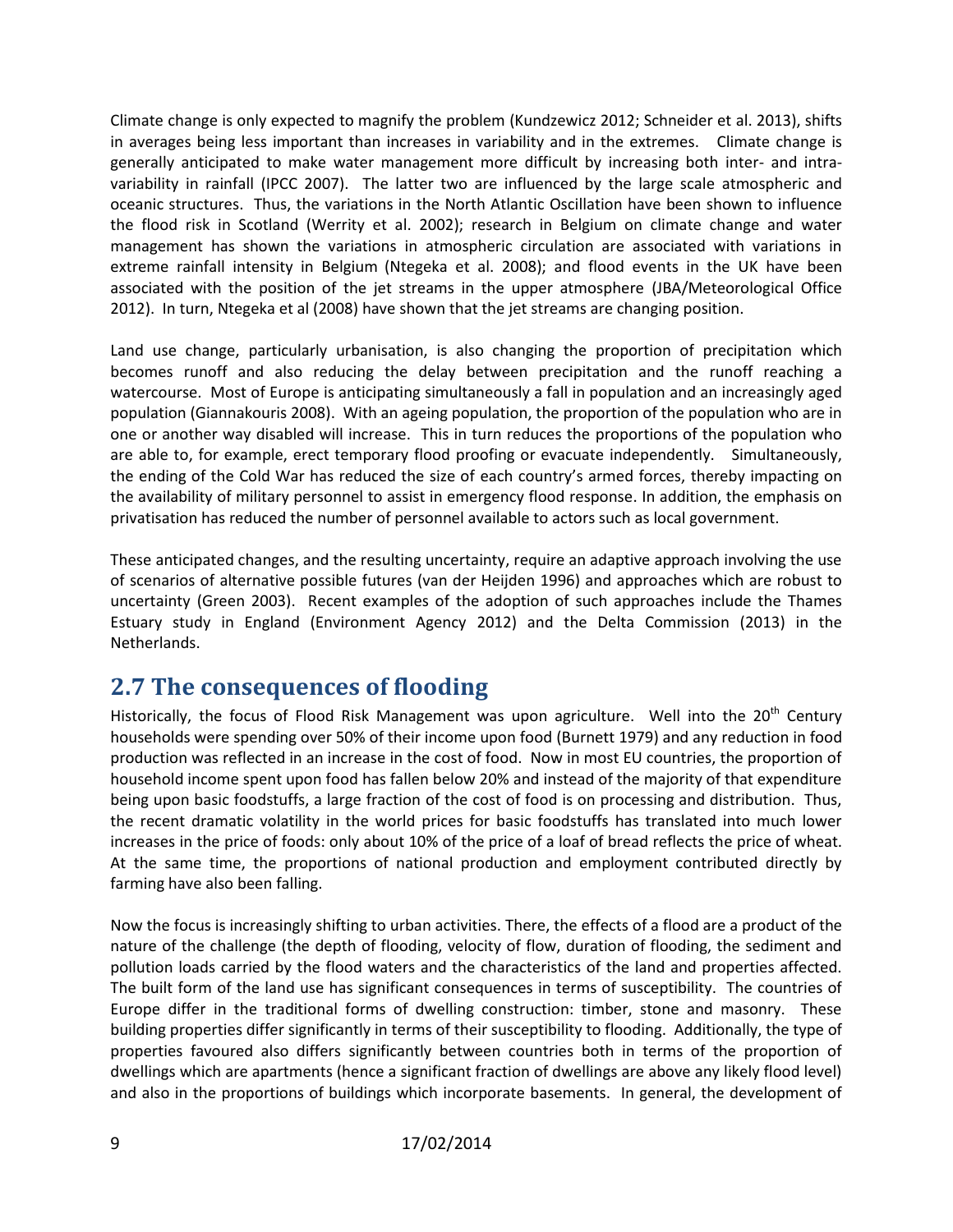areas below ground level is increasing. Underground car parks are the most obvious example along with underground railways.

Using the shock model in Figure 2, the initial shock is the first order affect on the economy. These losses, the 'direct damages', are proxies for the consequent effects of the loss of those assets on the trajectories of the different components of well-being. Most member states now have functions which relate these losses to one or more characteristic of the flood event, most commonly the depth of flooding (Barredo 2010). But since the economic loss resulting from the damage or destruction of an asset is determined by the resulting fall in well-being, it is not necessarily the case the estimates of the losses from different classes of assets can be simply aggregated. For example, there is increasing research as to whether SMEs (Small and Medium sized Enterprises) will be less likely to recover from a shock or the propagation of a shock than large enterprises. Whilst the loss of a single property may eliminate the total turnover of a SME as well as destroying assets, borrowing for recovery being potentially securable against either assets or revenue, the same loss for a multi-site company will have a smaller effect on both turnover and total asset value. Potentially, a flood may therefore change the economic ecology of an area, eliminating SMEs and leaving only multi-site businesses. Not only do SMEs form a large part of a market economy (Ardic et al. 2011) but they provide a larger share of total employment relative to their turnover than do larger enterprises (BERR 2008). Research on SMEs following Hurricane Katrina has revealed that SMEs have specific problems in recovering from a disaster (Turner et al. 2011).

Analysing first how a shock propagates through the different systems and then how the system responds, and hopefully recovers, poses difficult problems. These effects are often termed 'indirect losses'. Current methods to estimate indirect losses instead use a piecemeal approach, seeking to determine what the indirect losses are if a particular installation is damaged (Parker et al. 1987). Whilst it is households whose well-being is of concern, part of that well-being is created through the different actors in the economy. Critical infrastructure (Commission of the European Communities 2006) exemplifies the issues: the identification of installations where there is limited alternative capacity in the system should that installation be damaged or disrupted by flooding. The EU (CEC 2006) defines critical infrastructure as "... *physical and information technology facilities, networks, services and assets which, if disrupted or destroyed have a serious impact on the health, safety, security or economic well-being of citizens or the effective functioning of governments."* In effect, this is primarily those aspects of the socio-economic system where there is a high degree of concentration and specialisation coupled to a high degree of dependency by other parts of the economy. In turn, the EC has emphasised the importance of addressing the issues of critical infrastructure in climate change adaptation (European Commission 2013).

In principle, the theoretical problem of predicting propagation and recovery is straightforward: any system can be defined by a matrix which specifies the input-output relationships for each node. In the case of an economy, the nodes are the individual productive and consumptive sectors and the inputoutput relationships are termed the 'production functions'. Such matrix models have been used in attempts to model the propagation of a shock through an economic system and its subsequent recovery (Freeman et al. 2004; Hallegatte and Ghil 2008; Rose and Liao 2005). The difficulties of doing this are three-fold:

- 1. There has to be a valid production function for each node;
- 2. The model has to have sufficient detail as to be an adequate representation of the economy in question, notably the scale of that economy;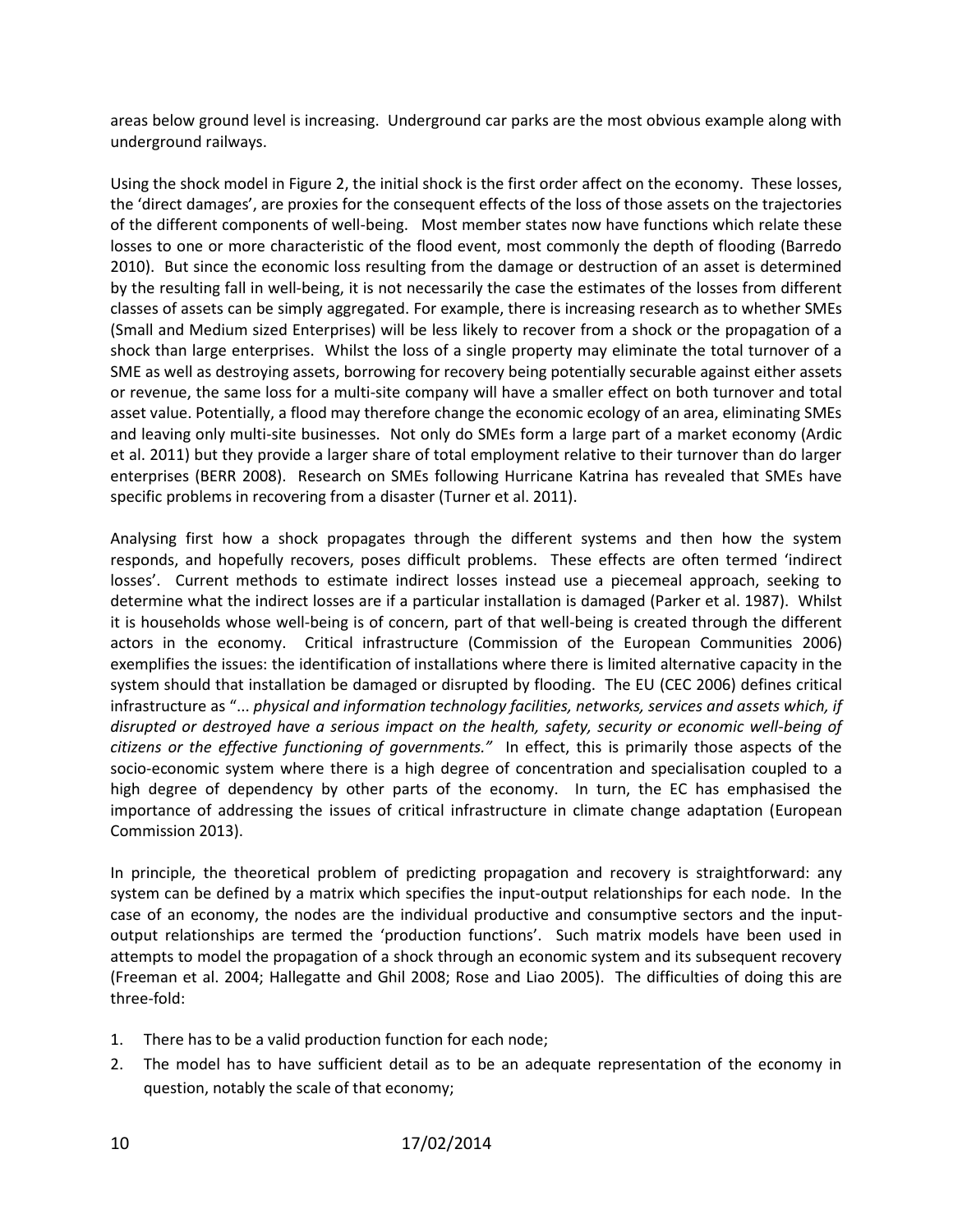3. There has to be the data to populate that model at that scale.

None of these problems has been resolved at present. Available production functions are defined in variants of the factors of production defined in economic theory (land, capital, labour). Moreover, whilst a very large variety of production functions have been proposed, none have any theoretical basis (Mishra 2007). Those that have been extracted on the basis of statistical analysis have been argued to be indistinguishable from statistical artefacts (Shaikh 1974). The second problem is that of detail. To illustrate this problem, there are now 148,000 chemical components registered for use in the European Union. To model fewer than this number requires that some are more or less substitutes for others. Thirdly, available data is highly aggregated both in function and in spatial resolution. In practice, industrial statistics are available in the categories of the Standard Industrial Classification, and often only at the high levels of aggregation so, for example, data may only be available for the 'Chemical Industry'. Data will also usually only be available at a national level although sometimes it is available also at a regional level.

The contribution of the loss or damage of physical assets is only one of the influences upon the path of well-being, and only that part which can be estimated on the basis of corrected market prices. The 'Tug Fork' study may be said to have been the earliest to try to take the equivalent of a well-being approach to the assessment of the consequences of flooding (Allee et al. 1980). There has been subsequent work related to some of the aspects of well-being, notably on health (Defra/Environment Agency 2005) and studies of the consequences of the Red River flood showed that these included relationship problems (International Red River Basin Task Force 2000). Although studies in Low Income Countries (LICs) have shown the consequences of a flood on household income and wealth (Jahan 2000), data on these effects of flooding in Europe is, at best, sparse and lacking in detail. More general work has shown that the other, often termed 'intangible' effects of a flood are often of greater significance to those flooded than the physical damages (Green & Penning-Rowsell 1986).

Floods continue to present a potentially major threat to life. The difficulty at present is in estimating where the threat is greatest and how large is the risk to life in each location. The conditional risk to life should a flood occur varies between locations and events over a range of between about 1 in 10 to 1 in 10,000; although both upper and lower limits are somewhat conjectural. Part of the difficulty in both being more precise and in estimating the risk in a particular event is that deaths occur through a number of mechanisms. The main ones are:

- Travelling through flood water by foot or in a vehicle (the collapse of a bridge as a result of scouring, and the deaths in the train passing over it, may be regarded as a special case);
- Being unable to escape e.g. being in a basement or metro system;
- Exposure as the result in a building (including on the roof) or location which whilst providing refuge from the flood leaves the refugees exposed to cold and wet;
- Failure of refuge area; notably when the building collapses in whole or in part as a result of the effects of the flood.

So, whilst a number of attempts have been made to provide means of predicting the number of deaths that will occur in a flood in a given location (Homeland Security 2011; Jonkman & Vrijling 2008), it is easier to define those locations where the risk to life is unusually high: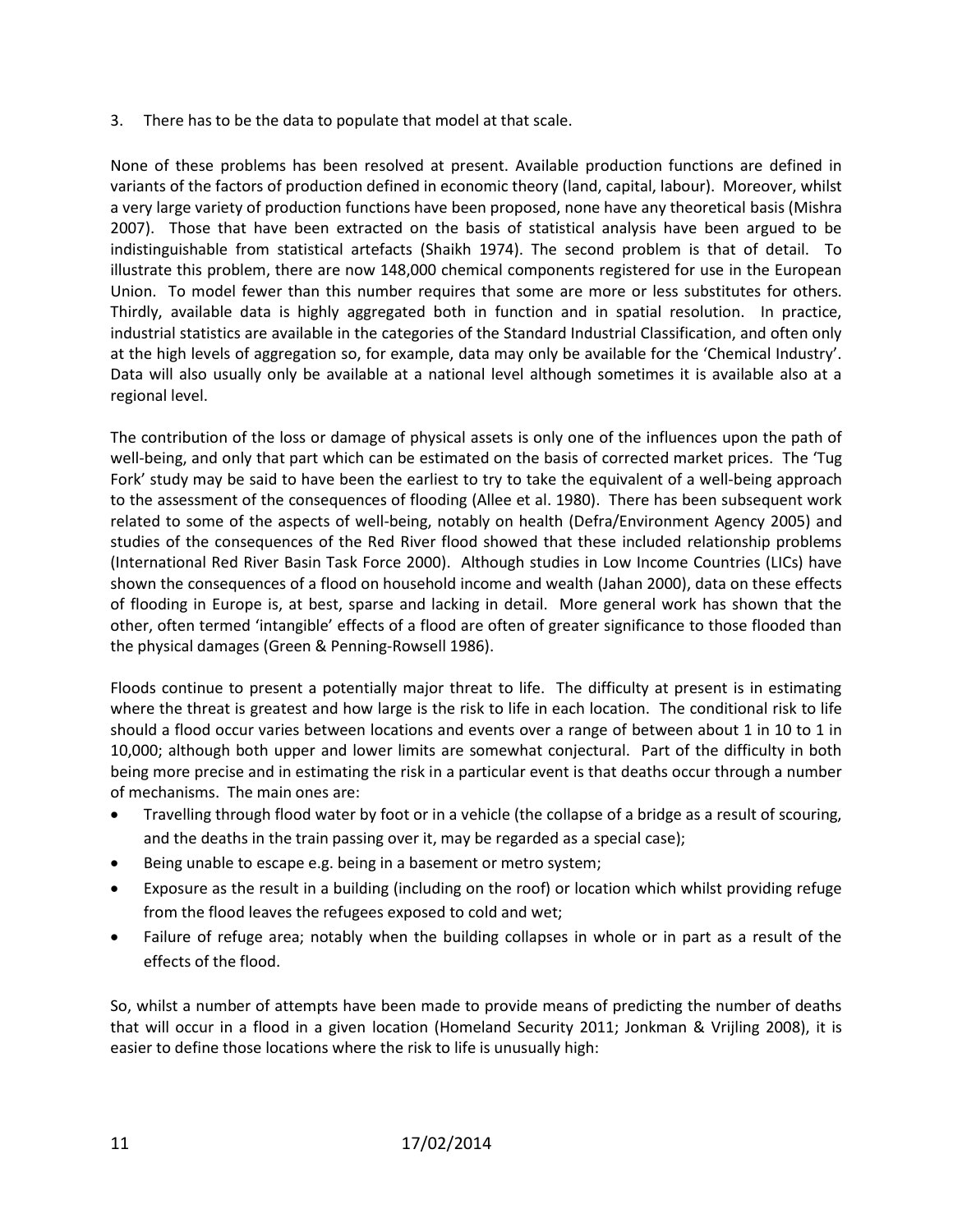- In addition to the risk of death on unstable hillsides, the runoff from such hillsides and the collapse of such slopes combines with the runoff to generate mudflows. These are highly destructive events which where they reach a developed area pose an extreme risk to life;
- Alluvial fans: fans of debris deposited by earlier floods, the size of the debris indicating the velocity of those previous floods. Where these velocities and associated debris loads are sufficient to destroy buildings, a high casualty rate can be anticipated as in the Caracas floods of 1999 (Wieczorek et al. 2001);
- Flashy steep upland catchments; where both the time to concentration of the flood is short and velocities of flow are high;
- Failure of natural or artificial structures e.g. sand dune systems, breaches of embankments including road or rail embankments, of flood defence structures or natural or artificial dams (including those created by the blockage of bridges by debris).

### <span id="page-17-0"></span>**2.8 The problem of vulnerability**

The concept of vulnerability is becoming increasingly problematic as an analytical concept. In simple terms, vulnerability concerns the relative susceptibility of different groups, populations, areas and so forth to the effect of a shock and/or between different types of shock. The relevant relative vulnerability may be either cross-sectional or longitudinal in time. Therefore the concept of vulnerability has variously come to be distinguished from that of resilience, included within resilience, or resilience has come to be included within vulnerability. In terms of Figure 2, vulnerability has been variously used as a label for the initial vertical first order shock, or the change in the trajectory of well-being, that change being alternatively labelled as vulnerability or resilience.

However, the utility of the concept lies in the degree to which it enables the determination of what is the best means of intervening to reduce vulnerability or enhance resilience (depending upon the definition of each which is used) or the priorities for action. To determine what is the best means of intervening, or the priority for intervention, depends upon the reasons why differential vulnerability is thought to exist. Definitions of vulnerability thus are commonly necessarily a form of discourse, the ascription of the reason for high vulnerability implying the best form of intervention to adopt. Vulnerability has variously been used (Green and Penning-Rowsell 2007; McFadden and Green 2007) as:

- 1. A characteristic (e.g. the elderly);
- 2. A state (e.g. the poor);
- 3. A relationship (e.g. specific to some form of shock such as a flood).

In addition, descriptive uses of the term vulnerability produce very long lists of those that may be deemed to be vulnerable and so lose the utility of the term in assessing comparative vulnerability and priorities.

So the term has become so amorphous as to have lost most of its analytical value. In pragmatic terms, in seeking to identify which individuals, households, groups or other sectors are differentially vulnerable, a practical problem is the need to use secondary data, such as Census data (in those countries where Census data exists). This means that comparisons of vulnerability are limited to consideration of those parameters for which such secondary data exists.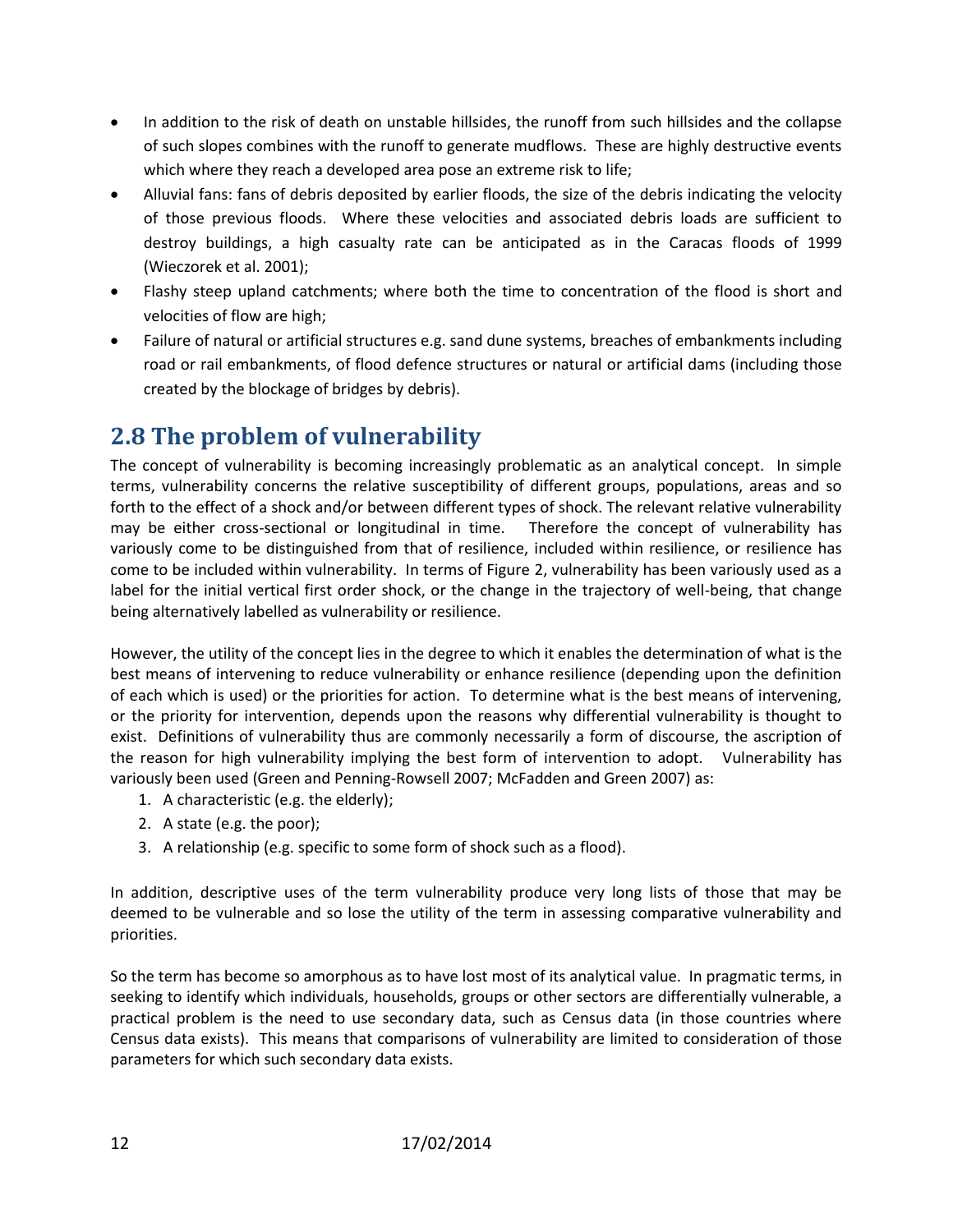## <span id="page-18-0"></span>**3 Managing the risks from flooding**

### <span id="page-18-1"></span>**3.1 The general principles**

In deciding what approach to take to FRM, it is necessary to combine the two aspects. To adopt a strategy which both:

- recognises the physical nature of floods; and
- is directed towards societal objectives.

In doing so, it has to take account of changes and of the intention to change: the transition to sustainable development.

The key features of floods as a problem that have been highlighted so far are:

- The requirement to treat a catchment as a dynamic system of changes;
- The problem is to manage the variabilities of the exchanges that take place in a catchment;
- A corollary is that flooding is to be understood as a process rather regarded as a state.

The overall societal objective is increasingly framed in terms of the achievement of sustainable wellbeing (Stiglitz et al. 2009) where sustainable development (World Commission on Environment and Development 1987) requires 'doing more with less' (UNEP 2011). A practical difficulty with all water management is that it is so closely coupled with so many other policy areas and so FRM cannot be treated as a free-standing problem. Making the transition to sustainable development involves making change and hence requires innovation (Wejnert 2002), both organisational (Argyris and Schon 1996) and social learning (Craps 2003; Ison et al. 2004) but we have to make change in the face of change, most obviously climate change. Thus, the issues of resilience, adaptive management and making decisions in the face of uncertainty have been highlighted.

The resulting principles in FRM that have been proposed (Technical Support Unit 2003) are:

- Managing all floods and not just some, and the corollary principle that it is necessary to design for failure: what is important is what happens when the FRM strategy adopted fails, different FRM options have different consequences on failure (Green et al. 1993);
- This implies the adoption of a multi-layered approach (Green et al. 2000) where there is a complementarity between the different adopted options;
- A multi-layered approach will then be successful if it is an integrated approach;
- Since the achievement of 'good ecological quality', required under the WFD, is dependent not only on water quality but also on the flow regime, the sediment load carried and deposited by a river, and the morphological form of the river, FRM practices must seek to have positive effects on all four aspects of an individual river.

### <span id="page-18-2"></span>**3.2 Options for Flood Risk Management**

Whilst humans have always sought to reduce the risks of soil saturation and flooding, how we can intervene has developed with advances in science and technology. For most of history, understanding of hydrology and hydraulics has been very limited, essential data, such as on streamflows and rainfall, was non-existent, and calculations were limited to those that could be performed on an abacus and then using logarithmic tables and slide rules. Not surprisingly, therefore, the forms of interventions adopted were limited largely to drainage channels, including canalising rivers, and dikes. But brilliant examples of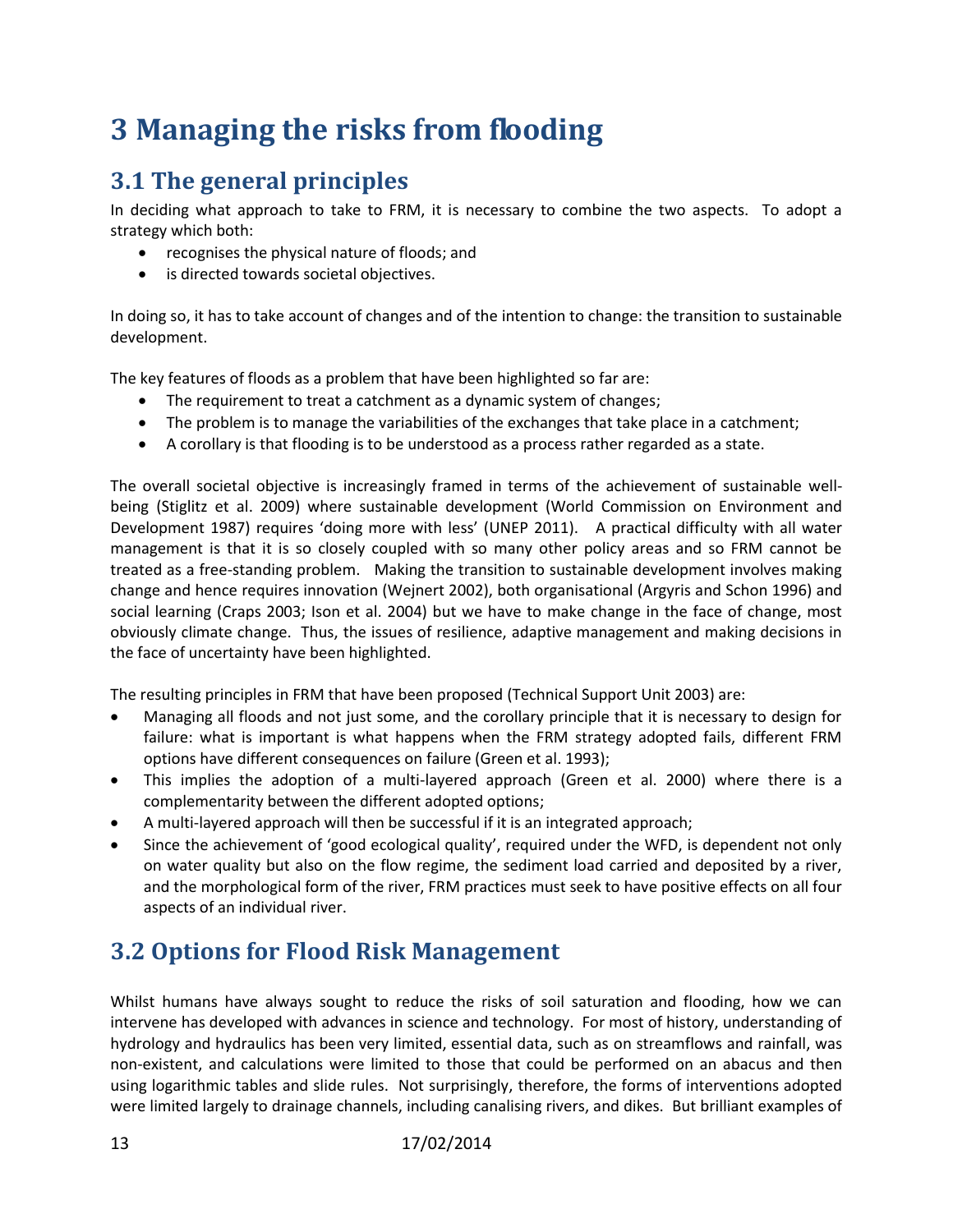practical solutions to the problems have also been created such as the Dujiangyan combined flood management and irrigation scheme in China (Mithen 2012) and the traditional approach of discontinuous dikes and dikes designed for overtopping in Japan (Kawanaka et al. 2009).

Flood Risk Management is then variously framed as:

- A free-standing problem (as in the Floods Directive);
- A water management problem (e.g. the IWRM framing (Technical Support Unit 2003);
- One of several hazards, often specifically natural hazards (which might be argued to be the traditional French approach);
- In terms of adaptation to climate change.

The basic decision in Flood Risk Management is whether to intervene before, during or after a flood; to seek to reduce the risk of a flood, to intervene during a flood to reduce its consequences, or to intervene after a flood to enable recovery to take place more quickly. Historically, in addition to action before a flood, there was a focus on action during a flood; the creation of 'dike armies' to inspect and strengthen dikes when a flood threatened (van de Van 2004). More recently, strategies have developed which are intended to aid recovery after a flood, notably by way of soft loans and grants or public-private insurance mechanisms such as those developed in France and Spain (GAO 2005) and now being proposed in the UK (ABI 2013).

A differentiation can be made between seeking to change the environment so as to cope with flood flows and seeking to adapt the way in which we use a catchment so as to either reduce the risk of a flood or to cope with it. In loose terms, this was the basis of the distinction between 'structural' and 'nonstructural' measures (Andjelkovic 2001) introduced by geographers, notably Gilbert White (1964) in the late 1940s. 'Structural' approaches were taken to include dikes and the various forms of canalisation of rivers that were adopted well into the  $20<sup>th</sup>$  century: dredging, widening and straightening rivers and reducing the frictional resistance of the channel by removing vegetation. Other factors, notably the importance of navigation, played a major role in these modifications. Additionally, the need to enhance agricultural production resulted in the drainage of flood plains and poldering low lying areas. These both restricted the cross section of the river and reduced the area available for flood storage.

Sometimes, dams are included in the category of 'structural' measures and an essentially artificial distinction is drawn between reservoirs and other forms of storage such as washlands, flood plain forests, and wetlands. In hydrological and hydraulic terms all forms of storage fundamentally work in the same way. It is not possible to make definitive statements about the role of wetlands in Flood Risk Management (Acreman and Miller 2006; Williams et al. 2012) because there are many different types of wetlands which develop in different locations (Cowardin et al. 1979). A wetland is defined as an area where the soil is saturated during part of the growing season of plants and in consequence hydric soil conditions and specialised plants develop (Mitsch and Gosselink 2000). So they do not necessarily occur in those areas where storage would be most useful for FRM purposes, nor do they provide greater storage capacity than the same area of land in another use (Acreman et al. 2003). Where storage is provided with controls over inflows and outflows, storage can in principle remove the cap from a flood of any magnitude and so reduce the consequences. Thus, storage can drastically reduce the extent of flooding (Perry 1994).

Increasingly, rather than simply looking at the flood plain, and how that may be modified, either by dikes or restoring the natural storage capacities of the flood plain, a shift is taking place to a catchment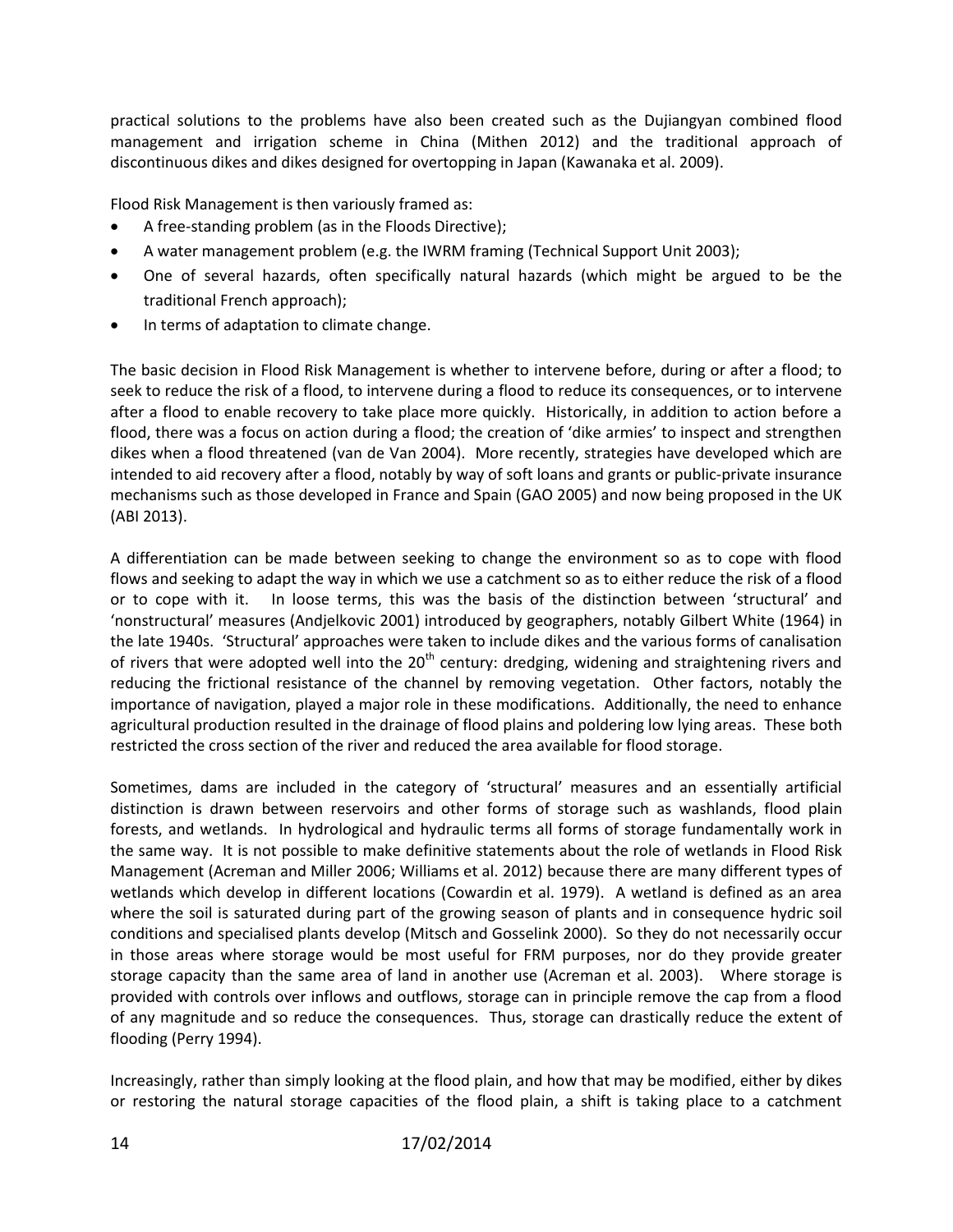approach; looking at managing runoff. In urban areas, this has provided part of the emphasis on the adoption of SuDS (Sustainable Drainage Systems) although that shift has been driven partly by the desire to deliver sustainable urban water management (Howe and Mitchell 2011): seeing precipitation as a potential resource and not a problem. The catchment approach has been notably adopted in Scotland (Johnstonova 2009; WWF-Scotland 2007); encouraging farmers to either reduce runoff or provide onfarm storage (Blanc et al. 2012).

Adaptation to flood risks in the form of floating houses, raised buildings, flood resistant construction and flood proofing also have a long history in many parts of the world. In modern times, attempts to control building development on flood plains can be seen at least as early as 1896 when the metropolitan council for London obtained powers to require the floor levels of all new housing to be constructed above flood height (Humphreys 1930). More recent approaches to integrating water management and spatial planning include the Plans de Prevention des Risques d'Inondation (PPR(I)) (Fiselier and Oosterberg 2004) and the SAGE/SDAGE plans (Piegay et al 2002) in France, the Water Assessment approach in the Netherlands (van Dijk 2006), and PSS25 in England (CLG 2006). The real challenge is adapting existing settlements to the increased risk of flooding.

Recovery after a flood has traditionally been largely limited to compensation mechanisms either direct payments or soft loans, including via different forms of public-private systems of insurance (GAO 2005). What is important in all forms of intervention is the mode and consequence of failure either because it fails on demand (e.g. raised buildings collapse when their foundations are undermined, a dike collapses, or because the demand is greater than its capacity (e.g. a dike is overtopped, storage capacity is inadequate). The different intervention strategies differ dramatically in both the modes and consequences of failure; controlled storage in principle reduces the volume of flood flow in all events whilst flood proofing a building ceases to have any effect when overtopped.

Underpinning all FRM are the processes of data collection, interpretation (e.g. flood plain mapping (National Academy of Science 2009), decision making and communication between the cooperating partners (e.g. Meyer et al. 2012; Porter and Demeritt 2012) and between the public and other stakeholders. What is now increasingly argued is that the overall FRM strategy for a catchment should be multi-layered (Green et al. 2000), rather than relying upon a single form of intervention (e.g. dikes or flood warning), one which seeks to address all floods rather than just those up to some design standard of protection. Hence, a yardstick for assessing the quality of the overall FRM strategy is whether or not it is multi-layered, including a number of complementary intervention options. Notably, whether it includes options which seek to reduce the risk before a flood occurs, to reduce the impact of each flood as it occurs, and to promote recovery afterwards. Similarly, a multi-layered strategy is likely to include measures to manage runoff as well as flows in rivers. A simple categorisation approach is introduced in D4 but the test is whether the overall strategy is multi-layered.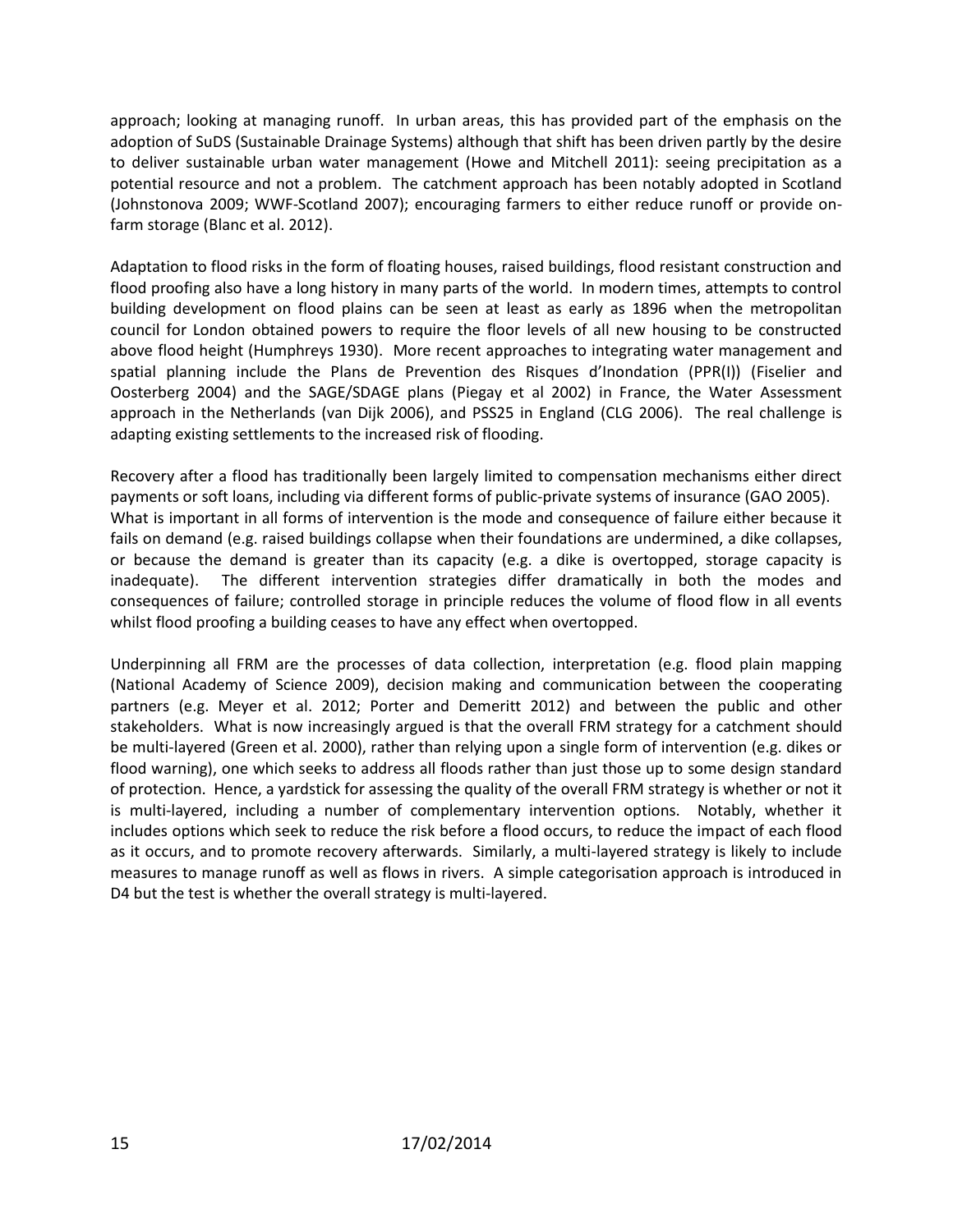# <span id="page-21-0"></span>**4 Concluding remarks**

Out of the interplay of the nature of the problem and the form of governance emerges the actions that can be taken to achieve the intended objectives. This report has looked at the nature of the flood problem, the intended objectives, and the consequently appropriate courses of action, in order to identify what the FRM governance system needs to be able to do. Specifically, each member state was left to designate a 'Competent Authority' to deliver on the WFD and for the Floods Directive; an issue discussed further in D1.1.3 (Bakker et al. 2013). The obvious question that arises is:

 What kinds of competences are necessary to develop appropriate and resilient Flood Risk Management Strategies?

This is to ask: do they have the necessary powers and resources to deliver the actions outlined in Section 3.2 on the basis of the principles developed in Section 3.1? These questions apply both in terms of a strategy which is integrated and multi-layered but also for each individual intervention option. Does the designated Competent Authority, for example, have the powers and resources to either construct SuDS in urban areas or to induce others to adopt SuDS? Can it deliver an effective flood warning (as opposed to a flood forecasting) system on its own? Can it deliver a multi-layered strategy in which the appropriate mix of complementary mix of intervention options are deployed, or are there intervention options it lacks to power to adopt?

What this report has emphasised is that the Floods Directive is only a daughter Directive of the WFD; it simply sets the minimum requirements for coherent Flood Risk Management in transnational catchments. From a water management perspective, it is the WFD that sets the overall framework of integrated water resource management within which FRM must be considered. So, it may be asked whether the designated Competent Authority recognises that flooding is simply part of the inherent variability of the hydrological cycle, and flooding is only one of the exchanges that take place in a catchment. That it is the dynamic nature of a catchment that presents the management challenge.

In particular, the shift towards a catchment management approach and the increased emphasis on changing the way in which we use catchments, creates a shift from a 'Competent Authority' whose capacities are centred on direct interventions to the capabilities of influencing the decisions and behaviours of others. Hence, if they do not have the appropriate powers and resources themselves, do they have the necessary skills to build partnerships with the other actors necessary to deliver the objectives of the Directive? As is discussed in D1.1.2, FRM involves multi-scales and cross-scales, and multiple actors. This requirement is increased by the shift to decision-making through stakeholder engagement.

The skills to support cooperative working (Caplan 2013; SIC adapt! 2013) will be essential because catchments nearly always cross administrative boundaries, most obviously in the case of transnational rivers. Specifically, if the spatial planning authorities are not included as part of the designated Competent Authority, then the skills to work with the spatial planning authority will be a key requirement. As decisions in FRM are increasingly made through processes of stakeholder engagement, rather than simply consulting with the stakeholders about decisions that have already been taken, the skills of co-working will become increasingly central. Hence, a key skill is the ability to undertake transdisciplinary science (Innocenti & Albrito 2011; Jacobs and Nienaber 2011; Lang et al. 2012; Lyall et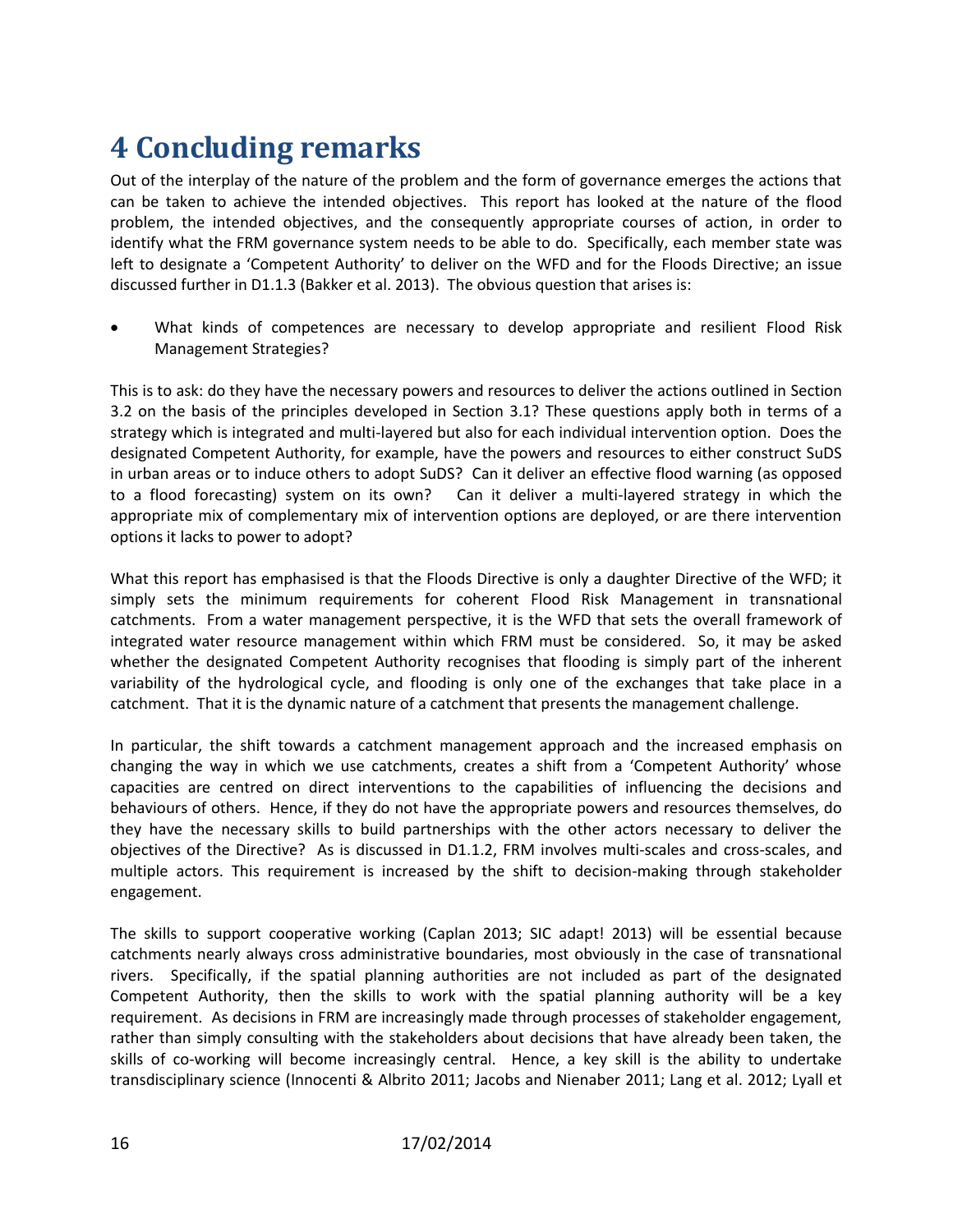al. 2011); there are an increasing number of examples in FRM (Lane et al. 2010; Landstrom et al. 2011; McCall 2008). The emphasis is upon skills, notably social relationship skills, rather than on tools.

At the same time, the emphasis on learning, on innovation, and adaptive management requires that the Competent Authorities have those internal features which promote these behaviours.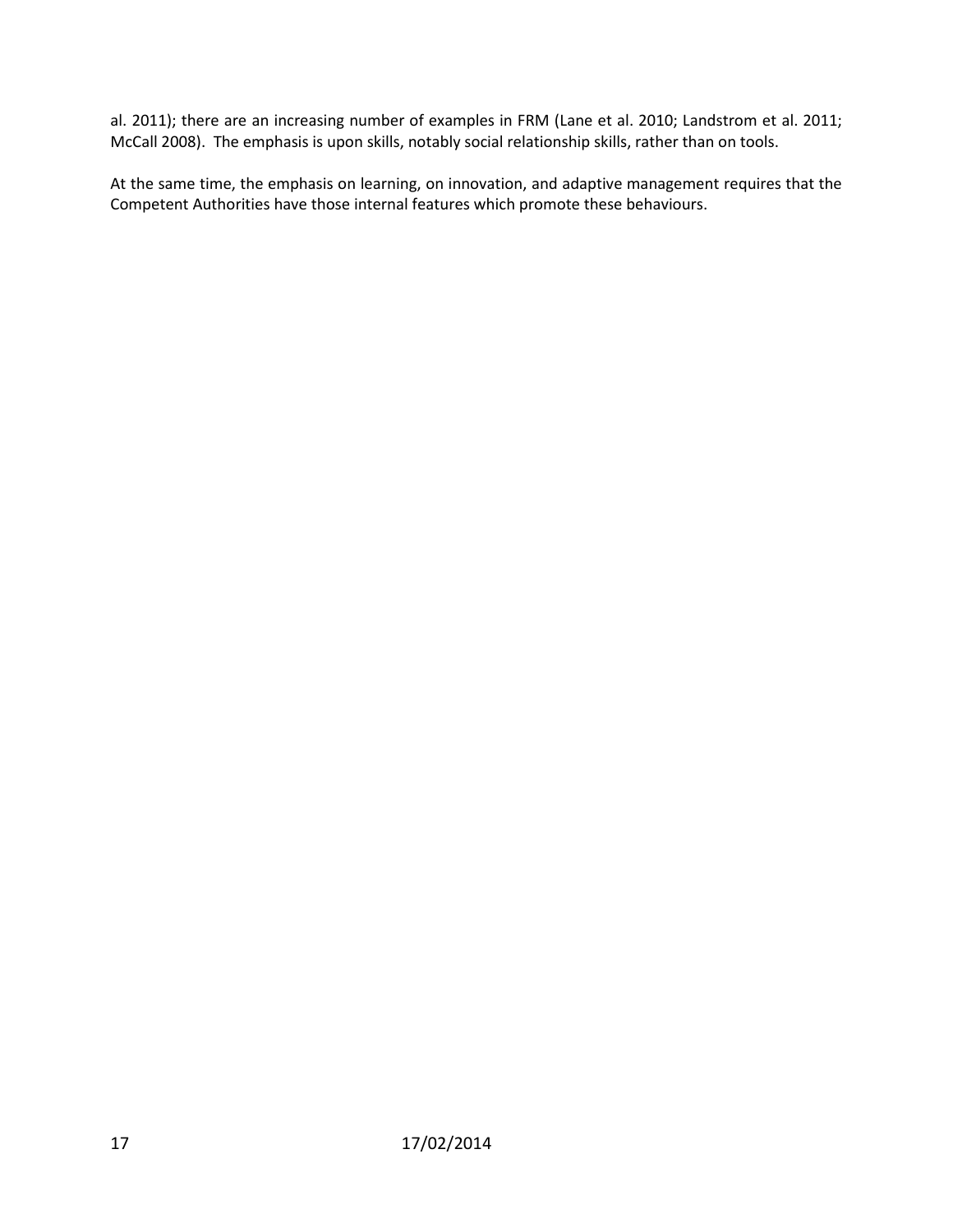

### <span id="page-23-0"></span>**References**

- ABI (Association of British Insurers) (2013) *Flood Funding - Further Information,* written evidence, EFRA Select Committee review of Flood Funding,[online], Available: [http://www.parliament.uk/business/committees/committees-a-z/commons-select/environment](http://www.parliament.uk/business/committees/committees-a-z/commons-select/environment-food-and-rural-affairs-committee/inquiries/parliament-2010/flooding/flood-funding---further-information-/)[food-and-rural-affairs-committee/inquiries/parliament-2010/flooding/flood-funding---further](http://www.parliament.uk/business/committees/committees-a-z/commons-select/environment-food-and-rural-affairs-committee/inquiries/parliament-2010/flooding/flood-funding---further-information-/)[information-/.](http://www.parliament.uk/business/committees/committees-a-z/commons-select/environment-food-and-rural-affairs-committee/inquiries/parliament-2010/flooding/flood-funding---further-information-/) [11 June 2013].
- Acreman, M. C. and Ferguson, A. J. D. (2009) 'Environmental flows and the European Water Framework Directive', *Freshwater Biology,* 55(1), pp. 32-48.
- Acreman, M. C. and Miller, F. M. (2006) *Impact Assessment of Wetlands: Focus on Hydrological and Hydrogeological Issues*, R & D Technical Report W6-091/TR1, Bristol: Environment Agency.
- Acreman, M. C., Riddington, R. & Booker, D. J. (2003) 'Hydrological impacts of floodplain restoration: a case study of the River Cherwell, UK', *Hydrology and Earth Sciences,* 7(1), pp. 75-85.
- Allee, D. J., Osgood, B. T., Antle, L. G., Simpkins, C. E., Motz, A. B., Van der Slice, A. and Westbrook, W. F. (1980) *Human Costs of Flooding and Implementability of Non-Structural Damage Reduction in the Tug Fork Valley of West U.S*, Fort Belvoir, VA: U.S. Army Corps of Engineers, Institute for Water Resources.
- Andjelkovic, I. (2001) *Guidelines on Non-Structural Measures in Urban Flood Management*. IHP-V Technical Documents in Hydrology, 50, Paris: UNESCO (United Nations Educational, Scientific and Cultural Organization).
- Ardic, O.P., Mylenko, N. and Saltane, V. (2011) *Small and Medium Enterprises: A Cross-Country Analysis with a New Data Set*, Policy Research Working Paper 5538, Washington DC: World Bank.
- Argyris, C. and Schon, D.A. (1996) *Organizational Learning II.* Addison-Wesley, Reading, MA.
- Asian Development Bank (2005) *Integrated Flood Risk Management in Asia: a Primer*, Asian Development Bank: AFMP
- Bakker, M.H.N., Green, C., Driessen, P., Hegger, D., Delvaux, B., Van Rijswick, M., Suykens, C., Beyers, J.C., Deketelaere, K., Van Doorn-Hoekveld, W. & Dieperink, C. (2013), *Flood Risk Management in Europe: European flood regulation*, STAR-FLOOD Consortium, Utrecht, The Netherlands.
- Barredo, J.I. (2009) 'Normalised flood losses in Europe: 1970–2006', *Natural Hazards Earth Systems Science*, 9, pp. 97–104.
- Barredo, J.I. (2010) 'Flood risk in Europe using Corine Land Cover Datasets', *CONHAZ Project Workshop*, 26 November 2010, London.
- BERR (Department for Business, Enterprise and Regulatory Reform), (2008) *Small and Medium-sized Enterprise (SME) Statistics for England and the Regions*, London: BERR.
- Blanc, J., Arthur, S., Wright, G., and Beevers, L. (2012) *Natural flood management (NFM) knowledge system: Part 3 – The effect of land drainage on flood risk and farming practice*, Final Report, Centre of Expertise for Waters (CREW), Edinburgh: CREW.
- Burnett, J. (1979) *Plenty & Want: A social history of diet in England from 1815 to the present day*, London: Scolar Press.
- Cabinet Office (2012) *National Risk Register of Civil Emergencies*, London: Cabinet Office.
- Calder, I. (2000) 'Land use impacts on water resources', *FAO Land-Water Linkages in Rural Watersheds Electronic Workship*, Background Paper No. 1, Rome: FAO.
- Calder, I. R. (2006) 'Forest and Floods: Moving to an Evidence-based Approach to Watershed and Integrated Flood Management', *Water International*, 31(1), pp. 87-99.
- Caplan, K. (2013) Taking the Mythology out of partnerships A view from the ground up, London: BPD (Building Partnerships for Development), Available[: www.bpdws.org.](http://www.bpdws.org/)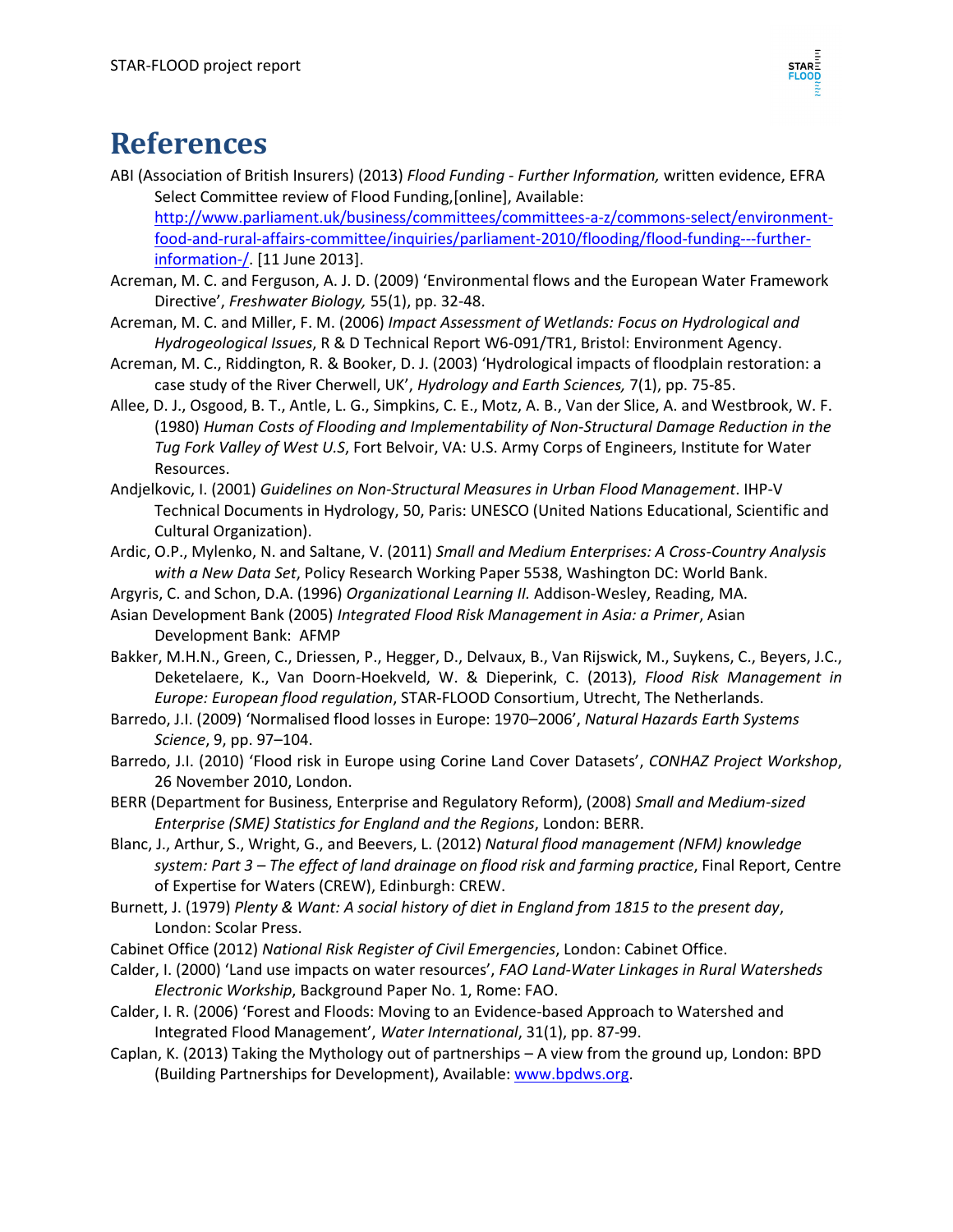CLG (Communities and Local Government Department) (2006) *Planning Policy Statement 25: Development and flood risk*. London: Department for Communities and Local Government.

- Commission of the European Communities (2006) *Communication from the Commission on a European Programme for Critical Infrastructure Protection,* COM (2006), 786, Brussels: CEC.
- Cowardin, L.M., Carter, V. and LaRoe, E. T. (1979) *Classification of wetlands and deepwater habitats of the United States*, Washington DC: Fish and Wildlife Services, US Department of the Interior.
- Craps, M. (ed) (2003) *Social Learning in River Basin Management*. HarmoniCOP project.
- DEFRA/Environment Agency (2005) *The appraisal of Human-related intangible impacts of flooding,* R&D Technical report FD2005/TR, London: Crown copyright.
- Delta Commission (2013) *Working on the Delta, Delta Programme 2013 – The road towards the Delta Decisions,* [online], Available:

[http://www.deltacommissaris.nl/english/Images/Delta%20Programme%202013%20EN\\_tcm310-](http://www.deltacommissaris.nl/english/Images/Delta%20Programme%202013%20EN_tcm310-334162.pdf) [334162.pdf](http://www.deltacommissaris.nl/english/Images/Delta%20Programme%202013%20EN_tcm310-334162.pdf) [11 June 2013].

- Dieperink, C., Green, C., Hegger, D.L.T., Driessen, P.P.J., Bakker, M., Van Rijswick, M., Crabbé, A., Ek, K. (2013), Flood Risk Management in Europe: governance challenges related to flood risk management (report no D1.1.2), STAR-FLOOD Consortium, Utrecht, The Netherlands.
- Environment Agency (2012) *TE2100 – Thames Estuary 2100* [Online], Available: [http://www.environment-agency.gov.uk/homeandleisure/floods/125045.aspx.](http://www.environment-agency.gov.uk/homeandleisure/floods/125045.aspx)
- Ettrick, T. M., Mawdsley, J. A. and Metcalfe, A.V. (1987) 'The influence of antecedent catchment conditions on seasonal flood risk', *Water Resources Reseach,* 23(3), pp. 481-488.
- European Commission (2003) *Common Implementation Strategy for the Water Framework Directive (2000/60/EC): Guidance document No 8 – Public Participation in relation to the Water Framework Directive*, Luxembourg: Office for Official Publications of the European Communities.
- European Commission (2009) *GDP and beyond: Measuring progress in a changing world*, Communication to the Council and the European Parliament, Brussels: European Commission.
- European Commission (2013) *Adapting infrastructure to climate change*, SWD (2013) 137 final. Brussels: European Commission.
- European Commission Joint Research Centre, Institute for Environment and Sustainability (2009) *Flood risk*, Available:<http://floods.jrc.ec.europa.eu/flood-risk.html> [15 May 2013].
- FAO (Food and Agriculture Organisation) (2000) Manual on integrated soil management and conservation practices, Rome: FAO.
- Fiselier, J. and Oosterberg, W. (2004) *A quick scan of spatial measures and instruments for flood risk reduction in selected EU countries,* RIZA work document 2004.068x. Lelystad: RIZA Institute for Inland Water Management and Waste Water Treatment.
- Freeman, P. K., Martin, L. A., Mechler, R. and Warner-Merl, N. K. (2004) 'A methodology for incorporating natural catastrophes into macroeconomic projections', *Disaster Prevention and Management,* 13(4), pp. 337-342.
- GAO (General Accounting Office) (2005) *Catastrophe Risk: US and European Approaches to Insure Natural Catastrophe and Terrorism Risks,* GAO-05-199, Washington DC: United States General Accounting Office.
- Giannakouris, K. (2008) *Ageing characterises the demographic perspectives of the European societies*, *Statistics in focus 72/2008*, Brussels: Eurostat.
- Giudice, G. D., Padulano, R. and Rasulo, G. (2012) 'Factors affecting the runoff coefficient', *Hydrology and Earth System Sciences Discussions,* 9, pp. 4919-4841
- Gowing, D. (undated) *Impact of summer flooding on floodplain biodiversity via nutrient deposition*, Milton Keynes: Open University.
- Green, C. H. (2003) *A Handbook of Water Economics*, Chichester: John Wiley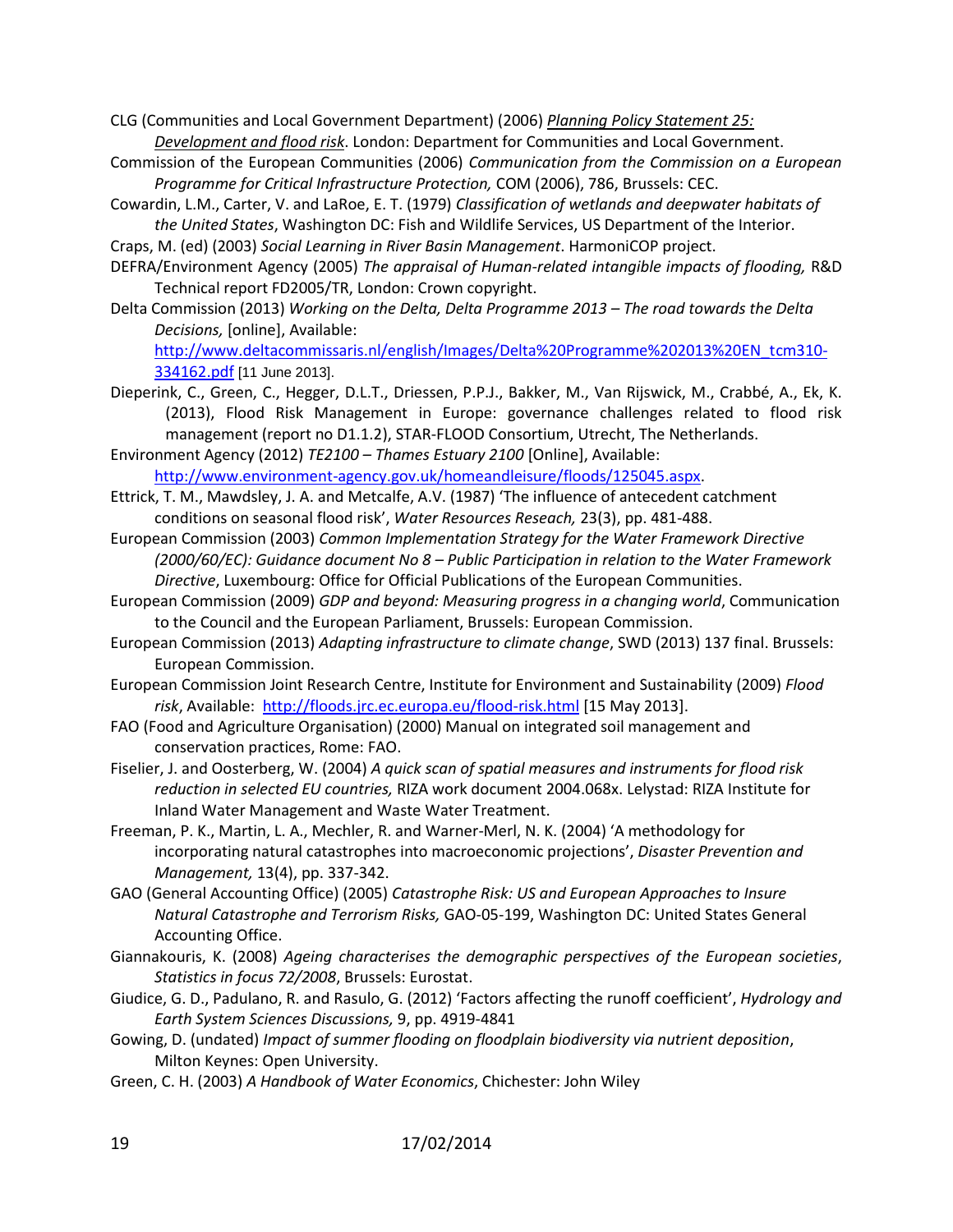- Green, C.H., Parker, D.J. and Penning-Rowsell, E.C. (1993) 'Designing for Failure' in Merriman, P.A. & Browitt, C.W.A. (eds.) *Natural Disasters: Protecting Vulnerable Communities*, London: Thomas Telford.
- Green, C.H., Parker, D. J. and Tunstall, S.M. (2000) *Assessment of Flood Control and Management Options,* WCD Thematic Reviews Options Assessment: IV.4, Cape Town: World Commission on Dams.
- Green, C.H. and Penning-Rowsell, E.C. (1986) 'Evaluating the intangible benefits and costs of a flood alleviation proposal', *Journal of the Institution of Water Engineers and* Scientists, 40(3), pp. 229-248.
- Green, C.H. and Penning-Rowsell, E.C. (2007) 'More or less than words? Vulnerability as discourse', in McFadden, L., Nicholls, R. and Penning-Rowsell, E.C. (eds.) *Managing Coastal Vulnerability*, Oxford: Elsevier
- Green, C., Viavattene, C. and Thompson, P. (2011) *Guidance for assessing flood losses*, CONHAZ final report, Available: [www.conhaz.org.](http://www.conhaz.org/)
- Guha-Sapir, D., Vos, F., Below, R. and Ponserre, S. (2012) *Annual Disaster Statistical Review 2011*, [Online], Available:

[https://www.munichre.com/app\\_pages/www/@res/pdf/natcatservice/annual\\_statistics/2012/20](https://www.munichre.com/app_pages/www/@res/pdf/natcatservice/annual_statistics/2012/2012_mrnatcatservice_natural_disasters2012_perc_distrib_event_by_type_touch_en.pdf) 12 mrnatcatservice natural disasters2012 perc distrib event by type touch en.pdf. [15 May 2013]

- GWP (Global Water Partnership Technical Advisory Committee) (2000) *Integrated Water Resources Management,* TAC Background Paper 4, Stockholm: Global Water Partnership.
- Hallegatte, S. and Ghil, M. (2008) 'Natural disasters impacting a macroeconomic model with endogenous dynamics', *Ecological Economics*, 68(1-2), pp. 582-592.
- Hegger, D.L.T., Green., C., Driessen., P., Bakker., M., Dieperink, C., Crabbé, A., Deketelaere, K., Delvaux, B., Suykens, C., Beyers, J.C., Fournier, M., Larrue, C., Manson, C., Van Doorn-Hoekveld, W., Van Rijswick, M., Kundzewicz, Z.W. & Goytia Casermeiro, S. (2013), *Flood Risk Management in Europe: Similarities and Differences between the STAR-FLOOD consortium countries,* STAR-FLOOD Consortium, Utrecht, The Netherlands.
- Hess, T. M. and Morris, J. (1986) *The Estimation of Flood Damage Costs for Arable Crops*, Silsoe: Silsoe College.
- Homeland Security (2011) Dams Sector: Estimating Loss of Life for Dam Failure Scenarios, Washington: Homeland Security.
- Houthakker, H.S. (1957) 'An International Comparison of Household Patterns, Commemorating the Century of Engel's Law', *Econometrica*, 25, pp532-551.
- Howe, C. and Mitchell, C. (eds.) (2011) Water sensitive cities, London: International Water Association.
- Humphreys, G. W. (1930) *The London Main Drainage System*, London: London County Council.
- Innocenti, D. and Albrito, P. (2011) 'Reducing the risks posed by natural hazards and climate change: the need for a participatory dialogue between the scientific community and policy makers', *Environmental Science and Policy,* 14, pp. 730-733.
- International Red River Basin Task Force (2000) *The next flood: getting prepared,* Ottawa: International Joint Commission.
- IPCC (2007) *Climate Change 2007: Synthesis Report*, Geneva: IPCC.
- Ison, R.L., Steyaert, P., Roggero, P.P., Hubert, N., Jiggins, J. (2004) *Social Learning for the Integrated Management and Sustainable Use of Water at Catchment Scale*. SLIM Final Report. Milton Keynes: Open University.
- Jacobs, I. M. and Nienaber, S. (2011) 'Waters without borders: Transboundary water governance and the role of the 'transdisciplinary individual' in Southern Africa', *Water SA*, 37(5), pp. 665-678.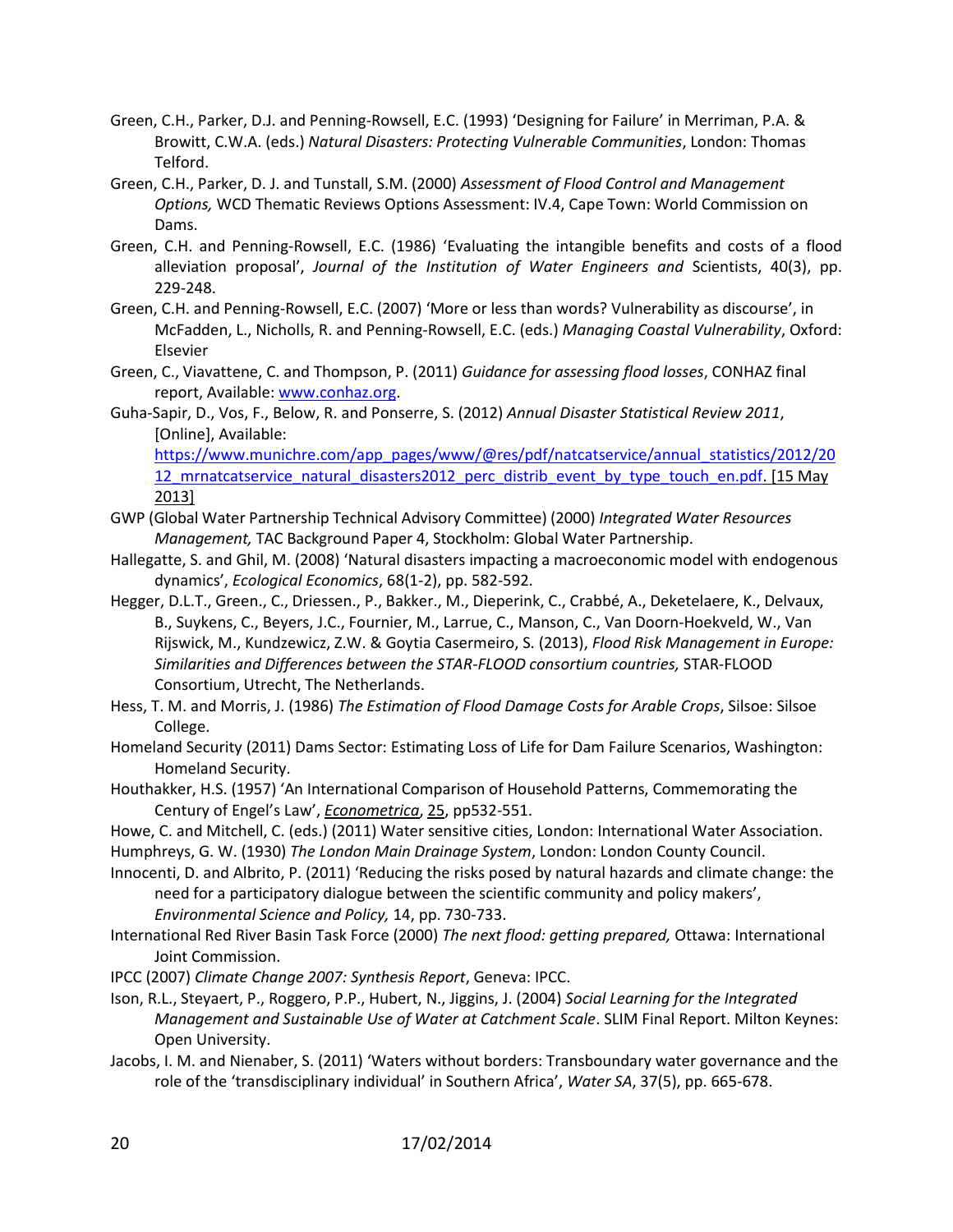Jahan, S. (2000) 'Coping with flood: the experience of the people of Dhaka during the 1998 flood disaster', *Australian Journal of Emergency Management*, Spring, pp 16-20.

JBA Risk Management/Met Office (2012) *UK Flooding April to July 2012*, Exeter: Meteorological Office.

- Jha, A.K, Bloch, R. and Lamond, J. (2011) *Cities and Flooding: A Guide to Integrated Urban Flood Risk Management in the 21st Century*, Washington DC: World Bank.
- Johnstonova, A. (2009) Meeting the challenges of implementing the Flood Risk Management (Scotland) Act 2009, Perth: Royal Society for the Protection of Birds.

Jonkman, S.N. and Vrijling, J.K. (2008) 'Loss of life due to floods', *Journal of flood risk management,* 1(1), pp. 43-56.

Kawanaka, R. Ishigaki, T., Kuroki,Y. and Ono, J. (2009) '1-D and 2-D Simulation of the Flow Around Discontinuous Dyke', *Advances in Water Resources and Hydraulic Engineering*, 3, pp. 993-998.

Kobayashi, Y. and Porter, J.W. (2012) *Flood risk management in the People's Republic of China: Learning to live with flood risk*, Mandaluyong City, Philippines: Asian Development Bank.

Kundzewicz, Z.W. (ed.) (2012) *Changes in Flood Risk in Europe,* Wallingford: IAHS Press.

- Landstrom, C., Whatmore, S.J., Lane, S.N., Odoni, N.A., Ward, N. and Bradley, S. (2011) 'Coproducing flood risk knowledge: redistributing expertise in critical "participatory modelling"', *Environment and Planning A,* 43, pp. 1617-1633.
- Lane. S.N., Odoni, N., Landstrom, C., Whatmore, S.J, Ward, N. and Bradley, S. (2010) 'Doing flood risk science differently: an experiment in radical scientific method', *Transactions of the Institute of British Geographers*, 36(1), pp. 15-36.
- Lang, D.J., Wiek, A., Bergmann, M., Stauffacher, M., Martens, P., Moll, P., Swilling, M. and Thomas, C.J. (2012) 'Transdisciplinary research in sustainability science: practice, principles, and challenges', *Sustainability Science,* 7 (Supplement 1), pp25-43.
- Larsen, A. N., Gregersen, I. B., Christensen, O. B., Linde, J. J. and Mikkelson, P. S. (2008) 'Future development in extreme one-hour precipitation over Europe due to climate change',  $11<sup>th</sup>$ International Conference on Urban Drainage, Edinburgh.
- Li, M., Shi, P., Fang, J., Nie, J. and Ye, T. (2012) 'The regional economic impact of catastrophe case study on the China-Japan auto industry after the Great East Japan Earthquake', *paper given at International Disaster and Risk Conference Davos 2012.*
- Linham, M.M., Green, C.H. and Nicholls, R.J. (2010) *Costs of adaptation to the effects of climate change in the world's large port cities*, AVOID DECC: GAO215/GASRF 123 2009-2012, Southampton: University of Southampton/ Middlesex University.
- Lyall, C. Bruce, A. and Marsden, W. (2011) 'Identifying key success factors in the quest for interdisciplinary knowledge', *Edinburgh: ESRC Innogen Centre*, University of Edinburgh

McCall, M. K. (2008) *Participatory Mapping and Participatory GIS (PGIS) for CRA, Community DRR and Hazard Assessment*, Enschede: ITC, Available: [http://drm.cenn.org/Trainings/Multi%20Hazard%20Risk%20Assessment/Lectures\\_ENG/Session%2](http://drm.cenn.org/Trainings/Multi%20Hazard%20Risk%20Assessment/Lectures_ENG/Session%2004%20Elements%20at%20risk/Background/PGIS%20for%20Disaster%20Risk%20Assessment.pdf) [004%20Elements%20at%20risk/Background/PGIS%20for%20Disaster%20Risk%20Assessment.pdf](http://drm.cenn.org/Trainings/Multi%20Hazard%20Risk%20Assessment/Lectures_ENG/Session%2004%20Elements%20at%20risk/Background/PGIS%20for%20Disaster%20Risk%20Assessment.pdf)

[15 May 2013]

- McFadden, L. and Green, C. (2007) 'Defining "vulnerability": conflicts, complexities and implications for Coastal Zone Management', *Journal of Coastal Research,* 50, pp. 120-124.
- McMahon, T .A., Finlayson, B. L., Haines, A. and Srikanthan, R. (1987) 'Runoff variability: a global perspective', paper given at the IAHS Vancouver Symposium, Vancouver, August 1987, in 'The Influence of Climate Change and Climatic Variability on the Hydrologic Regime and Water Resources' (proceedings of the Vancouver Symposium, August 1987).

Kundzewicz, Z. W., Pinskwar, I. and Brakenridge, G.R. (2013) 'Large floods in Europe, 1985-2009', *Hydrological Sciences Journal 58*(1), pp. 1-7.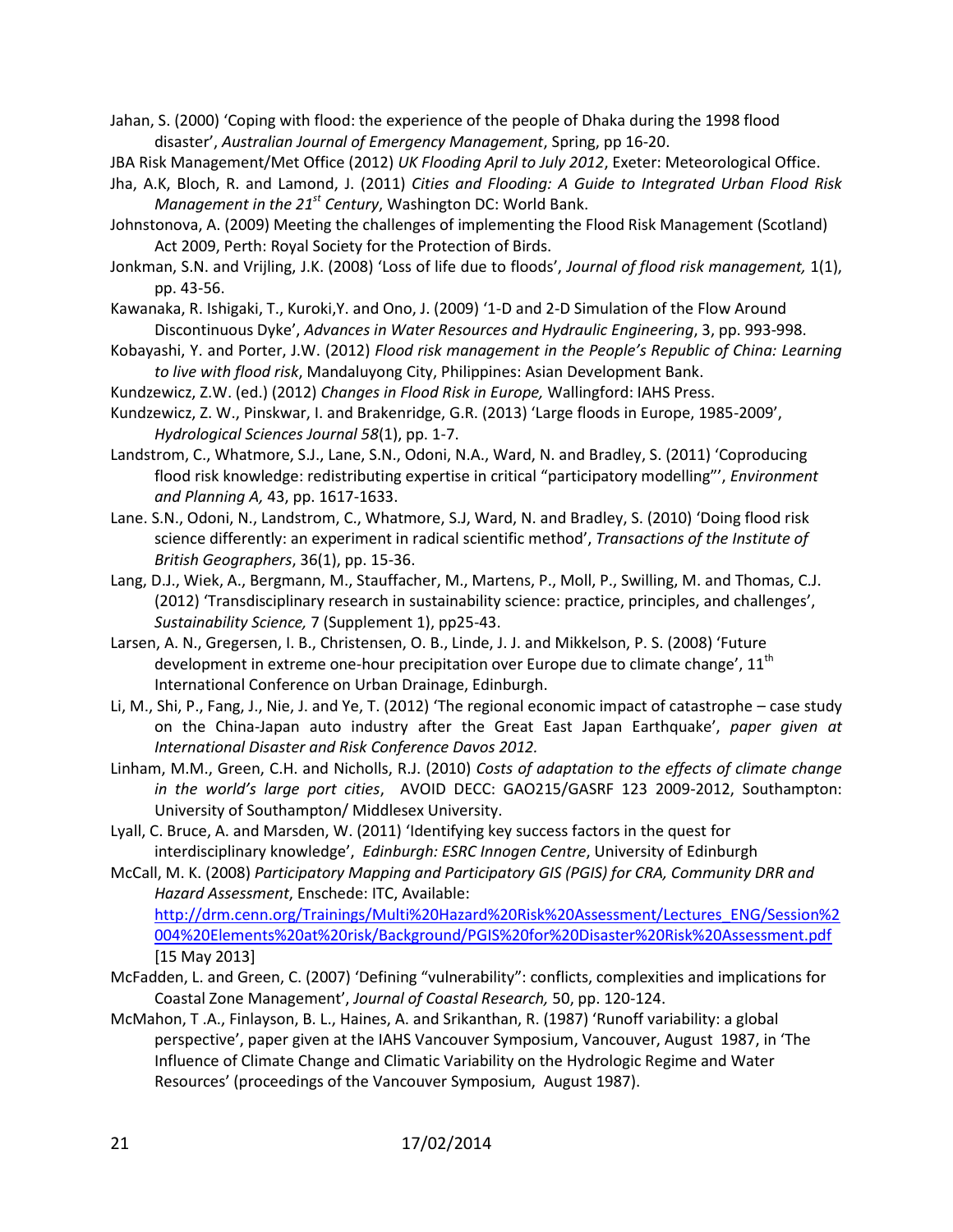- Mearian, L. (2012) *Disk drive shipments rebound from Thai floods*, [Online], Available: [http://www.computerworld.com/s/article/9231799/Disk\\_drive\\_shipments\\_rebound\\_from\\_Thai\\_f](http://www.computerworld.com/s/article/9231799/Disk_drive_shipments_rebound_from_Thai_floods_) [loods.](http://www.computerworld.com/s/article/9231799/Disk_drive_shipments_rebound_from_Thai_floods_) [15 May 2013].
- Merz, R. and Bloschl, G. (2009) 'A regional analysis of event runoff coefficients with respect to climate and catchment characteristics in Austria', *Water Resources Research*, 45, W01405.
- Meyer, V., Kuhkicke, C., Luther, J., Fuchs, S., Priest, S., Dorner, W., Serrhini, K., Pardoe, J., McCarthy, S., Seidel, J., Palka, G., Unnerstall, H., Viavattene, C. and Scheuer, S. (2012) 'Recommendations for the user-specific enhancements of flood maps', *Natural Hazards and Earth System Sciences,* 12, pp/ 1701-1716.
- Mishra, S.K. (2007) *A Brief History of Production Functions* [Online], 9 Oct 2007, Available: <http://ssrn.com/abstract=1020577> [13 May 2013].
- Mithen, S. (2012) *Thirst: Water & Power in the Ancient World*, London: Weidenfeld & Nicolson.
- Mitsch, W. J. and Gosselink, J. G. (2000) *Wetlands*, Chichester: John Wiley.
- Munich Re (2012) *Annual Statistics 2012,* [online], Available: [http://www.munichre.com/en/reinsurance/business/non](http://www.munichre.com/en/reinsurance/business/non-life/georisks/natcatservice/annual_statistics.aspx.%20%5b11)
	- life/georisks/natcatservice/annual statistics.aspx. [11 June 2013].
- National Academy of Sciences (2009). *Mapping the Zone: Improving Flood Map Accuracy, [Online], Available:* <http://nationalacademies.org/wstb>[15 May 2013]
- National Salvage Vehicle Reporting Program (nd) Advisory on Flood Damaged Vehicles, [Online], Available:

[http://nsvrp.com/uploads/Combined\\_advisory\\_on\\_the\\_estimation\\_and\\_repair\\_of\\_flood\\_and\\_wa](http://nsvrp.com/uploads/Combined_advisory_on_the_estimation_and_repair_of_flood_and_water_damaged_vehicles.pdf) [ter\\_damaged\\_vehicles.pdf.](http://nsvrp.com/uploads/Combined_advisory_on_the_estimation_and_repair_of_flood_and_water_damaged_vehicles.pdf) [15 May 2013]

- Ntegeka, V., Willems, P., Baguis, P., Roulin, E., (2008) *Climate change impact on hydrological extremes along rivers and urban drainage systems.* Summary report Phase 1: Literature review and development of climate change scenarios, Belgian Science Policy – SSD Research Programme, CCI-HYDR project by K.U.Leuven – HydraulicsSection & Royal Meteorological Institute of Belgium.
- O'Connell, P. E., Ewen, J., O'Donnell, G. and Quinn, P. (2007) 'Is there a link between agricultural land-use management and flooding?', *Hydrology and Earth System Sciences,* 11, pp. 96-107.
- Office of the Deputy Prime Minister (2005) *The Economic Cost of Fire: Estimates for 2004,* London: ODPM.
- Old, G. (ed.) (2008) 'Methods to Assess, Model and Map the Environmental Consequences of Flooding*'*, *Science Report SC060062*, Bristol: Environment Agency.
- Parker, D.J., Green, C.H. and Thompson, P.M. (1987) *Urban flood protection benefits: a project appraisers guide,* "The Red Manual", Aldershot: Gower Technical Press.
- Perry, C. A. (1994) *Effects of reservoirs on flood discharges in the Kansas and the Missouri River basins, 1993*, USGS Circular, 1120-E, Washington DC: US Geological Survey. Available: <http://pubs.usgs.gov/circ/1993/circ1120-e/> [15 May 2013].

Piegay, H. Dupont, P. and Faby, J.A. (2002) 'Questions of water resources management. Feedback on the implementation of the French SAGE and SDAGE plans (1992-2001)', *Water Policy,* 4, pp239-262.

- Pielke, R.A., Downton, M.W. and Barnard Miller, J.Z. (2002) *Flood Damage in the United States. 1926- 2000: A Reanalysis of National Weather Service Estimates*, Boulder CO: National Center for Atmospheric Research.
- Pielou, E. C. (1998) *Fresh Water*, London: University of Chicago Press.
- Pollard, S. and Du Toit, D. (2008) *Integrated water resource management in complex systems: How the catchment management strategies seek to achieve sustainability and equity in water resources in South Africa*, Association of Water and Rural Development (AWARD), Acornhoek, South Africa: AWARD.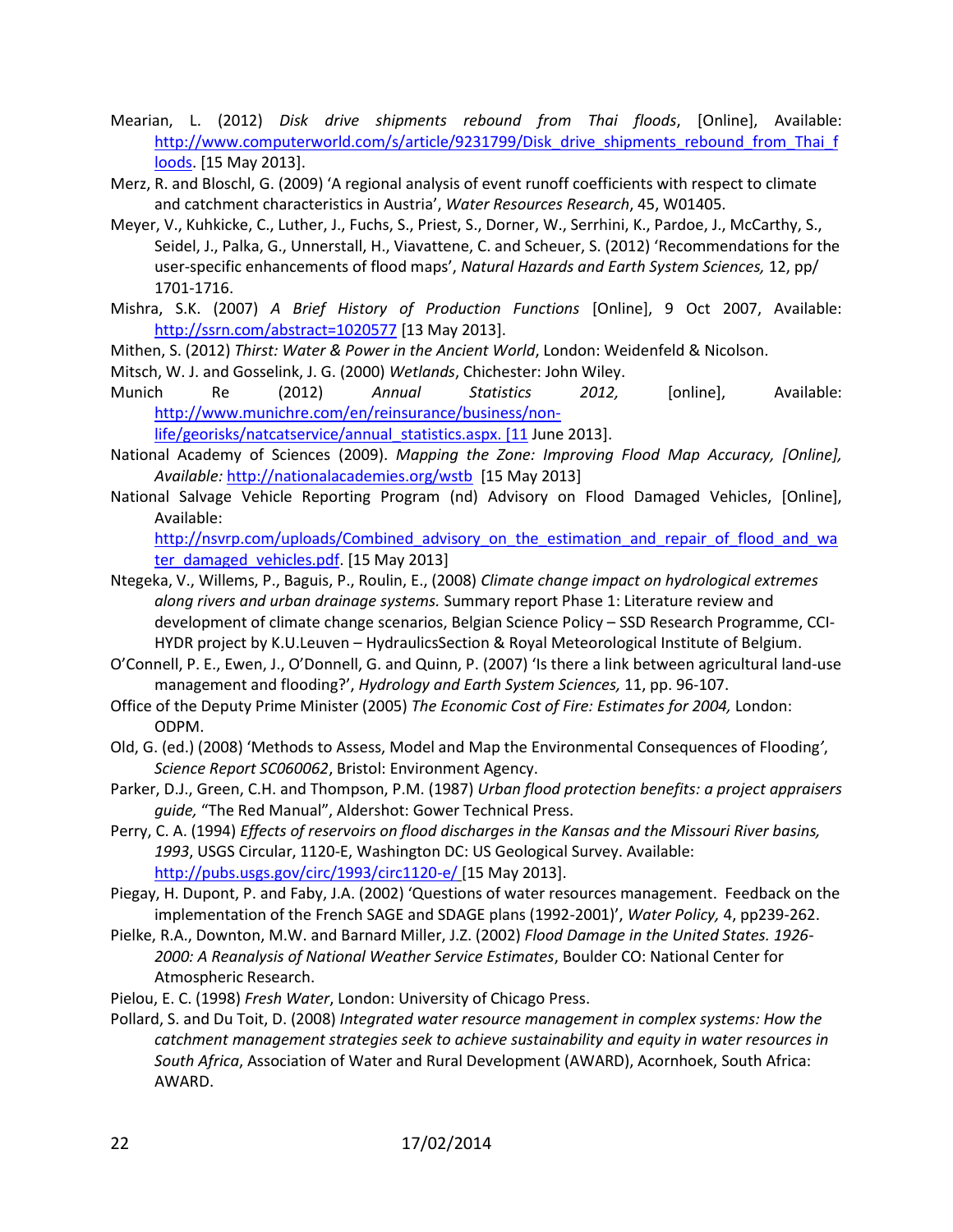- Porter, J. and Demeritt, D. (2012) *Flood Risk Management, Mapping and Planning: The Institutional Politics of Decision-Support in England*, KULTURisk, [Online], Available: [www.kulturisk.eu](http://www.kulturisk.eu/) [15 May 2013].
- Resilience Alliance (2007) *Assessing Resilience in Socio-Ecological Systems: A workbook for scientists*, Stockholm: Resilience Alliance.
- Rose, A. and Liao, S-Y. (2005) 'Modeling Regional Economic Resilience to Disasters: A Computable General Equilibrium Analysis of Water Service Disruptions'*, Journal of Regional Science,* 45(1), pp. 75-112.
- Schneider, C. Laize, C. L. R., Acreman, M. C. and Florke, M. (2013) 'How will climate change modify river flow regimes in Europe?', *Hydrology and Earth Sciences,* 17, pp. 325-339.
- Shaikh, A. (1974) 'Laws of Production and Laws of Algebra: The Humbug Production Function', *The Review of Economics and Statistics,* 56(1), pp. 115-120.
- SIC adapt! (2013) *Adaptation to the Spatial Impacts of Climate Change: Policy Recommendations*, INTERREG IVB NEW Strategic Cluster, [online], Available: [www.sic-adapt.eu](http://www.sic-adapt.eu/) [15 May 2013].
- Stiglitz, J. E., Sen, A. and Fitoussi, J-P. (2009) *Report by the Commission on the Measurement of Economic Performance and Social Progress*, Paris: Commission on the Measurement of Economic Performance and Social Progress, Available: [www.stiglitz-sen-fitoussi.fr.](http://www.stiglitz-sen-fitoussi.fr/) [15 May 2013].

Taylor, A.H. (2011) *The Dance of Air & Sea*, Oxford: Oxford University Press.

- Technical Support Unit (2003) *Integrated Flood Management: Concept Paper*, The Associated Programme on Flood Management, Geneva: World Meteorological Organization/Global Water Partnership.
- Te Linde, A.H., Aerts, J.C.J.H. and Kwadijk, J.C.J. (2010) 'Effectiveness of flood management measures on peak discharges in the Rhine basin under climate change', *Journal of Flood Risk Management,* 3, pp248-269.
- Turner, M.A., Varghese, R. and Walker, P.D. (2011) *Louisiana Small Businesses Five Years Post-Katrina: Assessing LDRF Program Impacts and Measuring Existing Needs*, Durham NC: PERC.
- UNEP (2011) *Decoupling natural resource use and environmental impacts from economic growth*, Nairobi: UNEP.
- Van de Van, G. P. (ed.) (2004) *Man-made lowlands: History of water management and land reclamation in the Netherlands*, Utrecht: Matrijs.
- Van der Heijden, K. (1996) *Scenarios*, Chichester: John Wiley.
- Van Dijk, J. (2006) 'Water assessment in the Netherlands', Impact Assessment and Project Appraisal, 24(5), pp199-209.
- Wainwright J and Parsons A J (2002) "The effect of temporal variations in rainfall on scale dependency in runoff coefficients", *Water Resources Research*, 38(12), pp. 7-1–7-10.
- Wejnert, B. (2002) 'Integrating Models of Diffusion of Innovations: A Conceptual Framework', *Annual Review of Sociology,* 28, pp. 297-326.
- Werrity, A., Black, A., and Duck, R., Finlinson, B., Thurston, N., Shackley, S. and Crichton, D. (2002) *Climate Change: Flooding Occurrences Review*, Edinburgh: Scottish Executive Research Unit.
- White, G.F. (1964) *Choice of Adjustments to Floods,* Research Paper No. 93, Chicago: University of Chicago, Department of Geography.
- Wieczorek, G.F., Larsen, M.C., Eaton, L.S., Morgan, B.A. and Blair, J.L. (2001) *Debris-flow and flooding hazards associated with the December 199 storm in coastal Venezuela and strategies for mitigation*, US Geological Survey, [online], Available: [http://pubs.usgs.gov/of/2001/ofr-01-0144/.](http://pubs.usgs.gov/of/2001/ofr-01-0144/) [11 June 2013].
- Williams, L., Harrison, S., O'Hagan, A. M. (2012) The use of wetlands for flood attenuation, Cork: Aquatic Services Unit, University College Cork.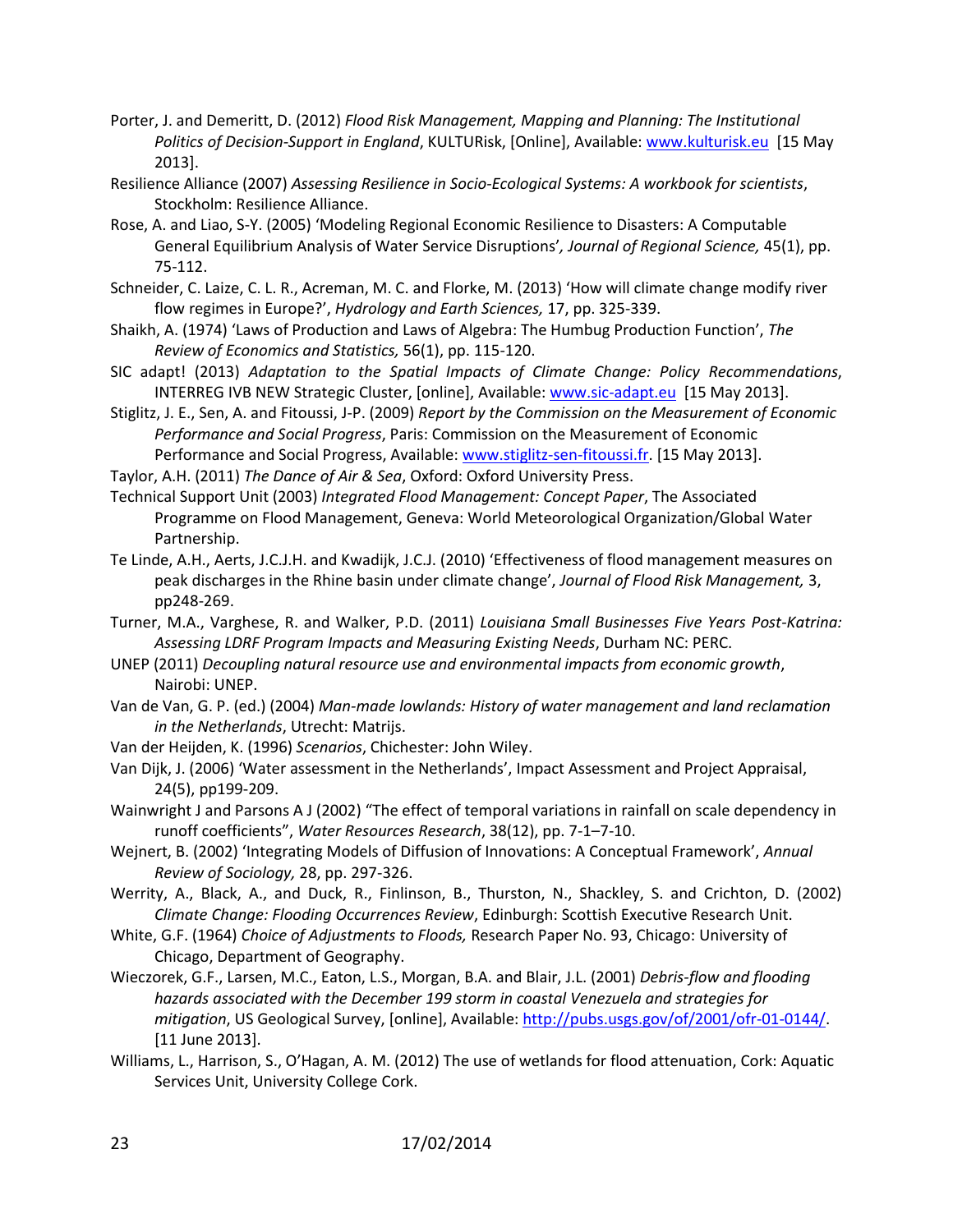World Commission on Environment and Development (1987) *Our Common Future*, Oxford: Oxford University Press.

WWF (2007) *Flood Planner: a manual for the natural management of river floods*, Dunkeld: WWF.